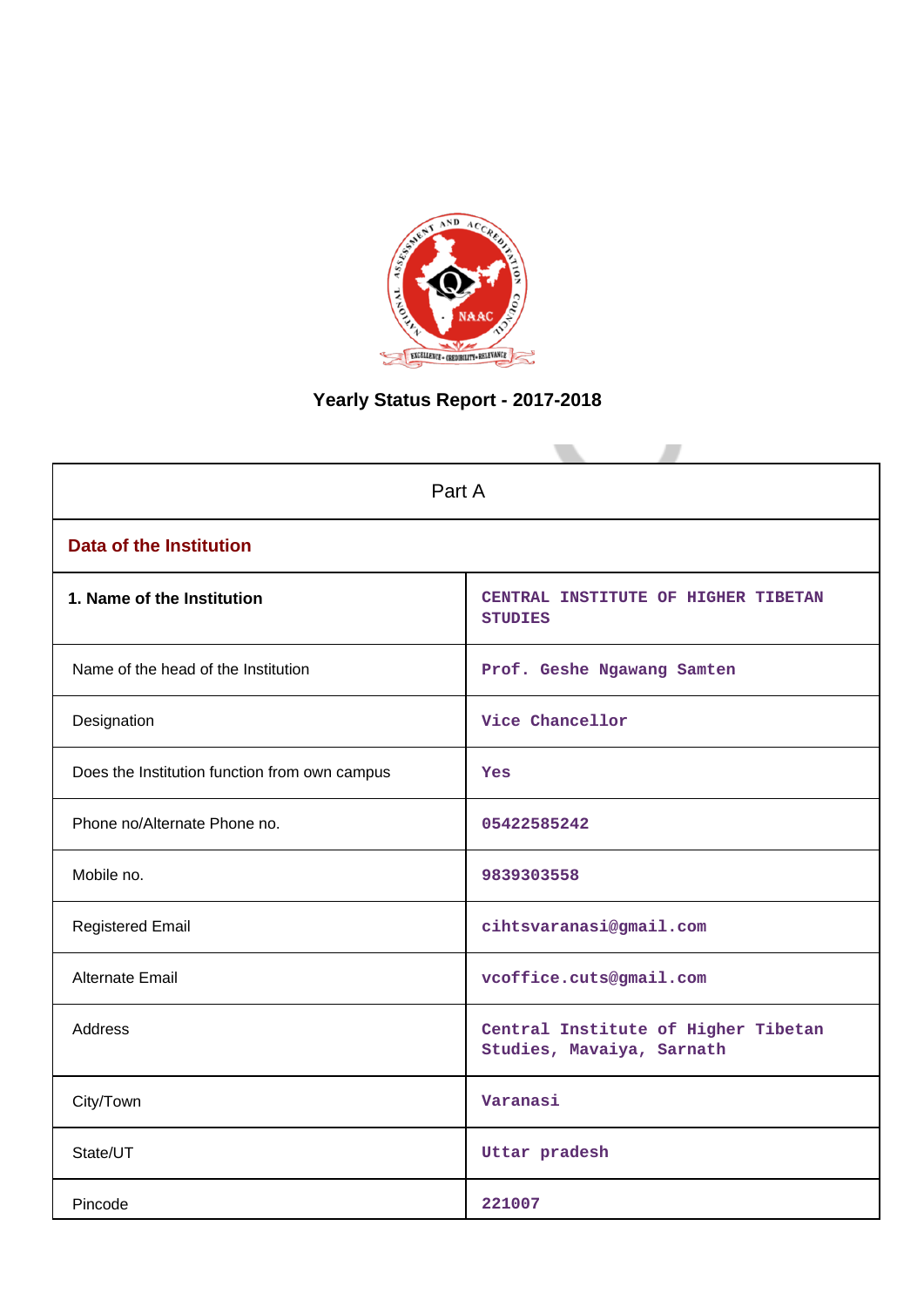| 2. Institutional Status                                                  |                                                                                                           |                                                                           |                                       |                   |  |
|--------------------------------------------------------------------------|-----------------------------------------------------------------------------------------------------------|---------------------------------------------------------------------------|---------------------------------------|-------------------|--|
| University                                                               | Deemed                                                                                                    |                                                                           |                                       |                   |  |
| Type of Institution                                                      |                                                                                                           | Co-education                                                              |                                       |                   |  |
| Location                                                                 |                                                                                                           | Urban                                                                     |                                       |                   |  |
| <b>Financial Status</b>                                                  |                                                                                                           | central                                                                   |                                       |                   |  |
| Name of the IQAC co-ordinator/Director                                   |                                                                                                           | Prof. Deo Raj Singh                                                       |                                       |                   |  |
| Phone no/Alternate Phone no.                                             |                                                                                                           | 05422581737                                                               |                                       |                   |  |
| Mobile no.                                                               |                                                                                                           | 9889977733                                                                |                                       |                   |  |
| <b>Registered Email</b>                                                  |                                                                                                           | cihtsiqac@gmail.com                                                       |                                       |                   |  |
| <b>Alternate Email</b>                                                   |                                                                                                           | drajsingh1207@gmail.com                                                   |                                       |                   |  |
| 3. Website Address                                                       |                                                                                                           |                                                                           |                                       |                   |  |
| Web-link of the AQAR: (Previous Academic Year)                           |                                                                                                           | https://www.cihts.ac.in/webpage/index.a<br><b>SPX</b>                     |                                       |                   |  |
| 4. Whether Academic Calendar prepared during<br>the year                 |                                                                                                           | Yes                                                                       |                                       |                   |  |
| if yes, whether it is uploaded in the institutional website:<br>Weblink: | https://www.cihts.ac.in/admin/upload/do<br>cuments/Academic Calendar/academic cale<br>ndar 2017 2018. jpg |                                                                           |                                       |                   |  |
| <b>5. Accrediation Details</b>                                           |                                                                                                           |                                                                           |                                       |                   |  |
| Cycle<br>Grade                                                           | <b>CGPA</b>                                                                                               | Year of<br>Validity                                                       |                                       |                   |  |
|                                                                          |                                                                                                           | Accrediation                                                              | Period From                           | Period To         |  |
| $\mathbf{1}$<br>Five Star                                                | 76.67                                                                                                     | 2001                                                                      | $19 - Jan - 2001$                     | $18 - Jan - 2006$ |  |
| 6. Date of Establishment of IQAC                                         |                                                                                                           | $12 - Jun - 2010$                                                         |                                       |                   |  |
| 7. Internal Quality Assurance System                                     |                                                                                                           |                                                                           |                                       |                   |  |
|                                                                          |                                                                                                           | Quality initiatives by IQAC during the year for promoting quality culture |                                       |                   |  |
| Item /Title of the quality initiative by                                 |                                                                                                           | Date & Duration                                                           | Number of participants/ beneficiaries |                   |  |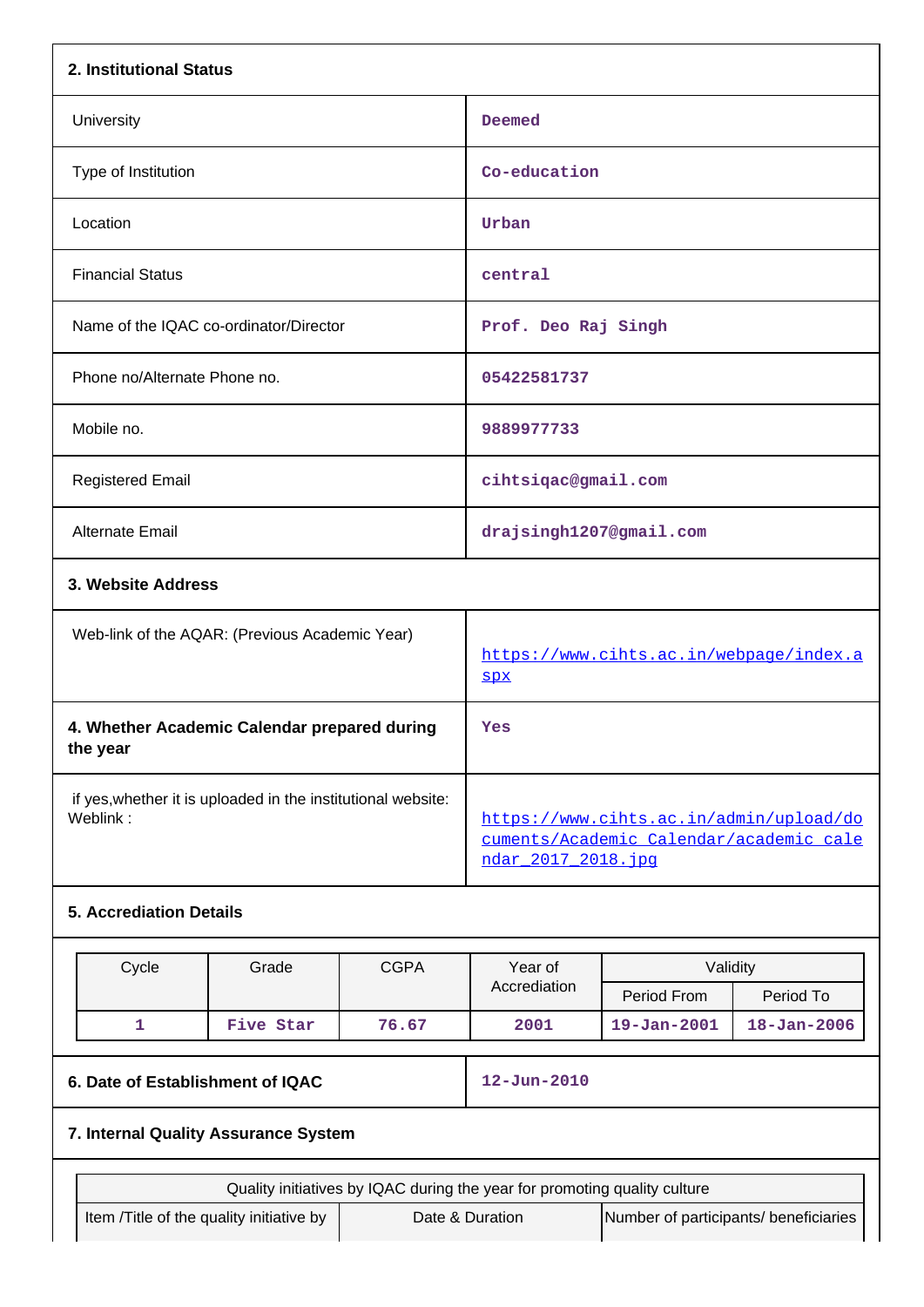| <b>IQAC</b>                                                                                                                                                          |                                   |  |                       |  |  |  |  |  |
|----------------------------------------------------------------------------------------------------------------------------------------------------------------------|-----------------------------------|--|-----------------------|--|--|--|--|--|
|                                                                                                                                                                      | No Data Entered/Not Applicable!!! |  | View File             |  |  |  |  |  |
|                                                                                                                                                                      |                                   |  |                       |  |  |  |  |  |
| 8. Provide the list of Special Status conferred by Central/ State Government-<br>UGC/CSIR/DST/DBT/ICMR/TEQIP/World Bank/CPE of UGC etc.                              |                                   |  |                       |  |  |  |  |  |
| Institution/Departmen<br>Scheme<br>Year of award with<br><b>Funding Agency</b><br>Amount<br>t/Faculty<br>duration                                                    |                                   |  |                       |  |  |  |  |  |
|                                                                                                                                                                      | No Data Entered/Not Applicable!!! |  |                       |  |  |  |  |  |
|                                                                                                                                                                      |                                   |  | No Files Uploaded !!! |  |  |  |  |  |
| 9. Whether composition of IQAC as per latest<br><b>NAAC</b> guidelines:                                                                                              |                                   |  | Yes                   |  |  |  |  |  |
| Upload latest notification of formation of IQAC                                                                                                                      |                                   |  | View File             |  |  |  |  |  |
| 10. Number of IQAC meetings held during the<br>year :                                                                                                                |                                   |  | 1                     |  |  |  |  |  |
| The minutes of IQAC meeting and compliances to the<br>decisions have been uploaded on the institutional<br>website                                                   |                                   |  | Yes                   |  |  |  |  |  |
| Upload the minutes of meeting and action taken report                                                                                                                |                                   |  | View File             |  |  |  |  |  |
| 11. Whether IQAC received funding from any of<br>the funding agency to support its activities<br>during the year?                                                    |                                   |  | <b>No</b>             |  |  |  |  |  |
| 12. Significant contributions made by IQAC during the current year(maximum five bullets)                                                                             |                                   |  |                       |  |  |  |  |  |
| Establish metric system and allot enrollment number to all students                                                                                                  |                                   |  |                       |  |  |  |  |  |
| Constitution of foreign students advisory cell                                                                                                                       |                                   |  |                       |  |  |  |  |  |
| To display the institution vision and leadership                                                                                                                     |                                   |  |                       |  |  |  |  |  |
| To frame the policy for promotion of research                                                                                                                        |                                   |  |                       |  |  |  |  |  |
| To start P.G. courses in Tibetan History, Tibetan language and literature and<br>Pali language                                                                       |                                   |  |                       |  |  |  |  |  |
|                                                                                                                                                                      | No Files Uploaded !!!             |  |                       |  |  |  |  |  |
| 13. Plan of action chalked out by the IQAC in the beginning of the academic year towards Quality<br>Enhancement and outcome achieved by the end of the academic year |                                   |  |                       |  |  |  |  |  |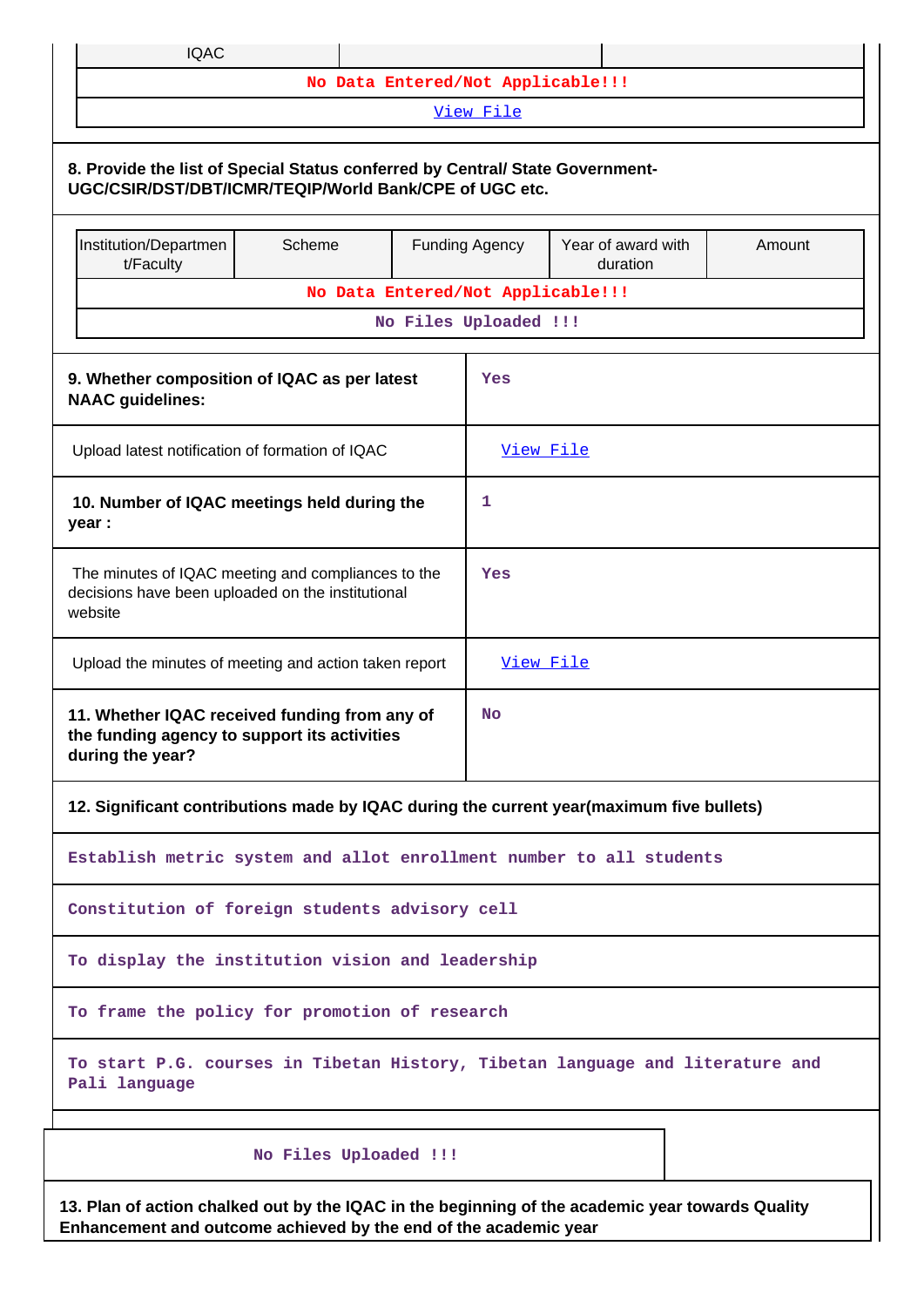| Plan of Action                                                                                                       |                                                                                                   | Achivements/Outcomes                                                          |  |  |  |  |
|----------------------------------------------------------------------------------------------------------------------|---------------------------------------------------------------------------------------------------|-------------------------------------------------------------------------------|--|--|--|--|
| Establish metric system and allot<br>enrollment number to all students                                               |                                                                                                   | Enrollment number were allotted to all<br>the students                        |  |  |  |  |
|                                                                                                                      | To frame the policy for promotion of<br>research                                                  | The policy was framed                                                         |  |  |  |  |
|                                                                                                                      | To start P.G. courses in Tibetan<br>History, Tibetan language and<br>literature and Pali language | Started P.G courses in Tibetan History<br>and Tibetan Language and literature |  |  |  |  |
|                                                                                                                      |                                                                                                   | No Files Uploaded !!!                                                         |  |  |  |  |
| 14. Whether AQAR was placed before statutory<br>body?                                                                |                                                                                                   | <b>No</b>                                                                     |  |  |  |  |
| 15. Whether NAAC/or any other accredited<br>body(s) visited IQAC or interacted with it to<br>assess the functioning? |                                                                                                   | <b>No</b>                                                                     |  |  |  |  |
|                                                                                                                      | 16. Whether institutional data submitted to<br>AISHE:                                             | No                                                                            |  |  |  |  |
|                                                                                                                      | 17. Does the Institution have Management<br><b>Information System?</b>                            | <b>No</b>                                                                     |  |  |  |  |
|                                                                                                                      |                                                                                                   | Part B                                                                        |  |  |  |  |

|--|

## **CRITERION I – CURRICULAR ASPECTS 1.1 – Curriculum Design and Development** 1.1.1 – Programmes for which syllabus revision was carried out during the Academic year Name of Programme | Programme Code | Programme Specialization | Date of Revision **BEd UGE Education 19/05/2017 B.A.BEd UGAE Education 19/05/2017 No file uploaded.** 1.1.2 – Programmes/ courses focussed on employability/ entrepreneurship/ skill development during the Academic year Programme with Code Programme Specialization Date of Introduction | Course with Code | Date of Introduction **No Data Entered/Not Applicable !!!** [View File](https://assessmentonline.naac.gov.in/public/Postacc/programmes_on_employability/6561_programmes_on_employability_1599824792.xlsx)

## **1.2 – Academic Flexibility**

1.2.1 – New programmes/courses introduced during the Academic year

| Programme/Course  | Programme Specialization | Dates of Introduction |  |  |  |
|-------------------|--------------------------|-----------------------|--|--|--|
| Acharya           | Tibetan History          | 19/05/2017            |  |  |  |
| Acharya           | Tibetan Language         | 19/05/2017            |  |  |  |
| No file uploaded. |                          |                       |  |  |  |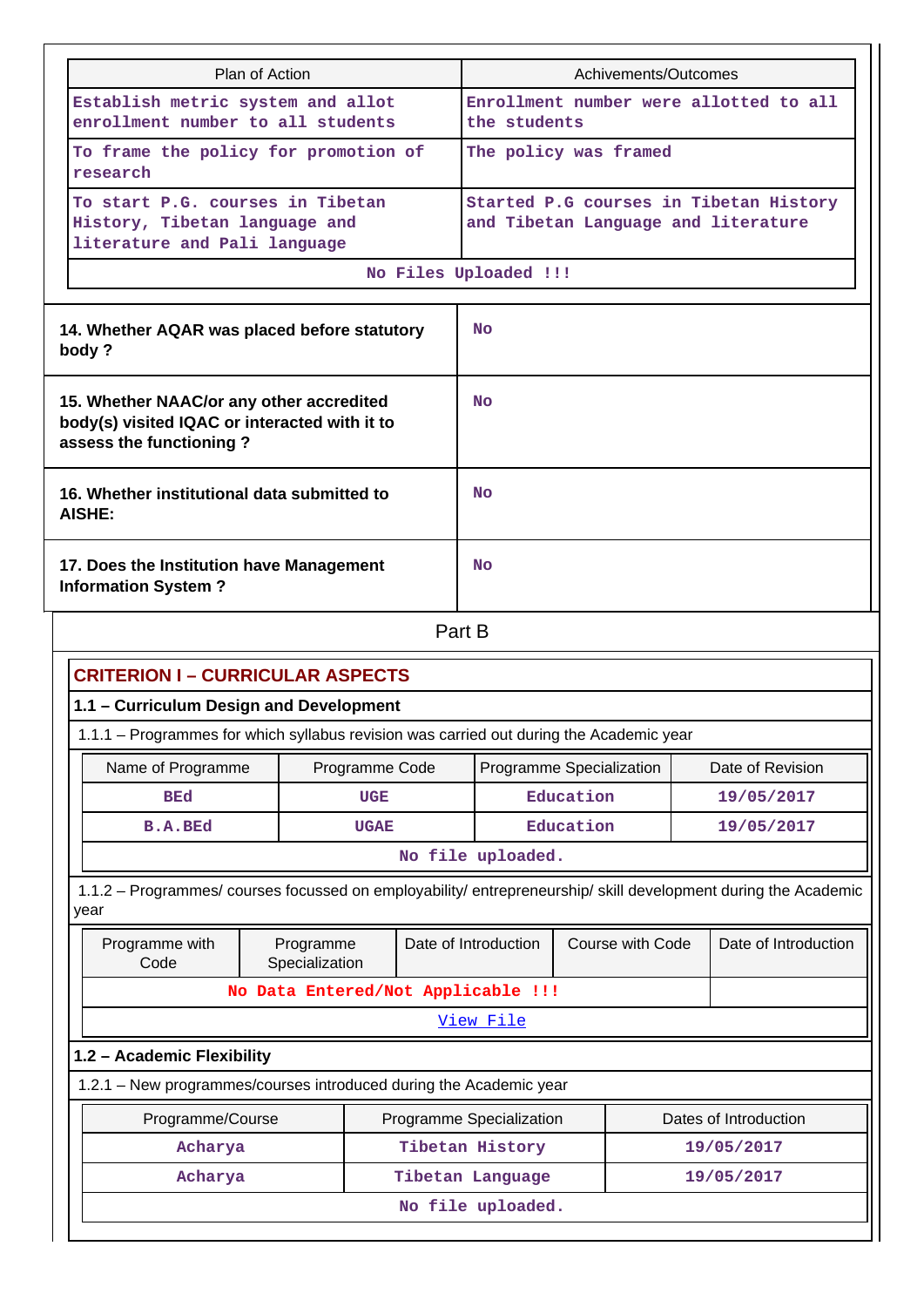| 1.2.2 - Programmes in which Choice Based Credit System (CBCS)/Elective Course System implemented at the<br>University level during the Academic year.                                                                                                                                                                                                                                                                                                                                                                                                                                                                                                                                                                                                                                                                                                                                                                                                                                                                                          |                             |                                                                                             |                   |  |                                   |                                                              |
|------------------------------------------------------------------------------------------------------------------------------------------------------------------------------------------------------------------------------------------------------------------------------------------------------------------------------------------------------------------------------------------------------------------------------------------------------------------------------------------------------------------------------------------------------------------------------------------------------------------------------------------------------------------------------------------------------------------------------------------------------------------------------------------------------------------------------------------------------------------------------------------------------------------------------------------------------------------------------------------------------------------------------------------------|-----------------------------|---------------------------------------------------------------------------------------------|-------------------|--|-----------------------------------|--------------------------------------------------------------|
| Name of programmes adopting<br><b>CBCS</b>                                                                                                                                                                                                                                                                                                                                                                                                                                                                                                                                                                                                                                                                                                                                                                                                                                                                                                                                                                                                     |                             | Programme Specialization<br>Date of implementation of<br><b>CBCS/Elective Course System</b> |                   |  |                                   |                                                              |
| Acharya                                                                                                                                                                                                                                                                                                                                                                                                                                                                                                                                                                                                                                                                                                                                                                                                                                                                                                                                                                                                                                        |                             | Tibetan Language                                                                            |                   |  |                                   | 19/05/2017                                                   |
| Acharya                                                                                                                                                                                                                                                                                                                                                                                                                                                                                                                                                                                                                                                                                                                                                                                                                                                                                                                                                                                                                                        |                             | Tibetan History                                                                             |                   |  |                                   | 19/05/2017                                                   |
| 1.3 - Curriculum Enrichment                                                                                                                                                                                                                                                                                                                                                                                                                                                                                                                                                                                                                                                                                                                                                                                                                                                                                                                                                                                                                    |                             |                                                                                             |                   |  |                                   |                                                              |
| 1.3.1 - Value-added courses imparting transferable and life skills offered during the year                                                                                                                                                                                                                                                                                                                                                                                                                                                                                                                                                                                                                                                                                                                                                                                                                                                                                                                                                     |                             |                                                                                             |                   |  |                                   |                                                              |
| <b>Value Added Courses</b>                                                                                                                                                                                                                                                                                                                                                                                                                                                                                                                                                                                                                                                                                                                                                                                                                                                                                                                                                                                                                     |                             | Date of Introduction                                                                        |                   |  |                                   | Number of Students Enrolled                                  |
| Diploma Pali                                                                                                                                                                                                                                                                                                                                                                                                                                                                                                                                                                                                                                                                                                                                                                                                                                                                                                                                                                                                                                   |                             | 01/07/2017                                                                                  |                   |  |                                   | 27                                                           |
|                                                                                                                                                                                                                                                                                                                                                                                                                                                                                                                                                                                                                                                                                                                                                                                                                                                                                                                                                                                                                                                |                             |                                                                                             | No file uploaded. |  |                                   |                                                              |
| 1.3.2 - Field Projects / Internships under taken during the year                                                                                                                                                                                                                                                                                                                                                                                                                                                                                                                                                                                                                                                                                                                                                                                                                                                                                                                                                                               |                             |                                                                                             |                   |  |                                   |                                                              |
| Project/Programme Title                                                                                                                                                                                                                                                                                                                                                                                                                                                                                                                                                                                                                                                                                                                                                                                                                                                                                                                                                                                                                        |                             | Programme Specialization                                                                    |                   |  |                                   | No. of students enrolled for Field<br>Projects / Internships |
| <b>BSMS</b>                                                                                                                                                                                                                                                                                                                                                                                                                                                                                                                                                                                                                                                                                                                                                                                                                                                                                                                                                                                                                                    |                             | Sowa Rigpa                                                                                  |                   |  |                                   | 14                                                           |
|                                                                                                                                                                                                                                                                                                                                                                                                                                                                                                                                                                                                                                                                                                                                                                                                                                                                                                                                                                                                                                                |                             |                                                                                             | No file uploaded. |  |                                   |                                                              |
| 1.4 - Feedback System                                                                                                                                                                                                                                                                                                                                                                                                                                                                                                                                                                                                                                                                                                                                                                                                                                                                                                                                                                                                                          |                             |                                                                                             |                   |  |                                   |                                                              |
| 1.4.1 - Whether structured feedback received from all the stakeholders.                                                                                                                                                                                                                                                                                                                                                                                                                                                                                                                                                                                                                                                                                                                                                                                                                                                                                                                                                                        |                             |                                                                                             |                   |  |                                   |                                                              |
| <b>Students</b>                                                                                                                                                                                                                                                                                                                                                                                                                                                                                                                                                                                                                                                                                                                                                                                                                                                                                                                                                                                                                                |                             |                                                                                             |                   |  | Yes                               |                                                              |
| <b>Teachers</b>                                                                                                                                                                                                                                                                                                                                                                                                                                                                                                                                                                                                                                                                                                                                                                                                                                                                                                                                                                                                                                |                             |                                                                                             |                   |  | Yes                               |                                                              |
| Employers                                                                                                                                                                                                                                                                                                                                                                                                                                                                                                                                                                                                                                                                                                                                                                                                                                                                                                                                                                                                                                      |                             |                                                                                             |                   |  | No                                |                                                              |
| Alumni                                                                                                                                                                                                                                                                                                                                                                                                                                                                                                                                                                                                                                                                                                                                                                                                                                                                                                                                                                                                                                         |                             |                                                                                             |                   |  | No                                |                                                              |
| Parents                                                                                                                                                                                                                                                                                                                                                                                                                                                                                                                                                                                                                                                                                                                                                                                                                                                                                                                                                                                                                                        |                             |                                                                                             |                   |  | <b>No</b>                         |                                                              |
| 1.4.2 - How the feedback obtained is being analyzed and utilized for overall development of the institution?<br>(maximum 500 words)                                                                                                                                                                                                                                                                                                                                                                                                                                                                                                                                                                                                                                                                                                                                                                                                                                                                                                            |                             |                                                                                             |                   |  |                                   |                                                              |
| <b>Feedback Obtained</b>                                                                                                                                                                                                                                                                                                                                                                                                                                                                                                                                                                                                                                                                                                                                                                                                                                                                                                                                                                                                                       |                             |                                                                                             |                   |  |                                   |                                                              |
| Students: The feedback form the students is collected regularly through regular<br>feedback system developed by the Institute based on criterions the NAAC Manual<br>at the end of the semester. This feedback is analysed and the result obtained<br>so far is discussed in the meeting with Vice-chancellor as well as the faculty<br>members for address the shortcomings if any. . Alumni: Alumni Feedback is<br>obtained during the Alumni meet. The Institute's alumni members are in varied<br>fields in various countries and make suggestions for the upliftment of the<br>Institute at par to the global Institutions. Their suggestions are considered<br>by the Institute and implemented to the extent possible. . Academic Peer Group:<br>Feedback is obtained from the academic peer group in the seminars, workshops,<br>and meetings organized by the Institute or on other occasions. As per their<br>suggestions, some of the professors are involved in Syllabus planning and are<br>also members of the Board of Studies. |                             |                                                                                             |                   |  |                                   |                                                              |
| <b>CRITERION II - TEACHING- LEARNING AND EVALUATION</b>                                                                                                                                                                                                                                                                                                                                                                                                                                                                                                                                                                                                                                                                                                                                                                                                                                                                                                                                                                                        |                             |                                                                                             |                   |  |                                   |                                                              |
| 2.1 - Student Enrolment and Profile                                                                                                                                                                                                                                                                                                                                                                                                                                                                                                                                                                                                                                                                                                                                                                                                                                                                                                                                                                                                            |                             |                                                                                             |                   |  |                                   |                                                              |
| 2.1.1 - Demand Ratio during the year                                                                                                                                                                                                                                                                                                                                                                                                                                                                                                                                                                                                                                                                                                                                                                                                                                                                                                                                                                                                           |                             |                                                                                             |                   |  |                                   |                                                              |
| Name of the<br>Programme                                                                                                                                                                                                                                                                                                                                                                                                                                                                                                                                                                                                                                                                                                                                                                                                                                                                                                                                                                                                                       | Programme<br>Specialization | Number of seats<br>available                                                                |                   |  | Number of<br>Application received | <b>Students Enrolled</b>                                     |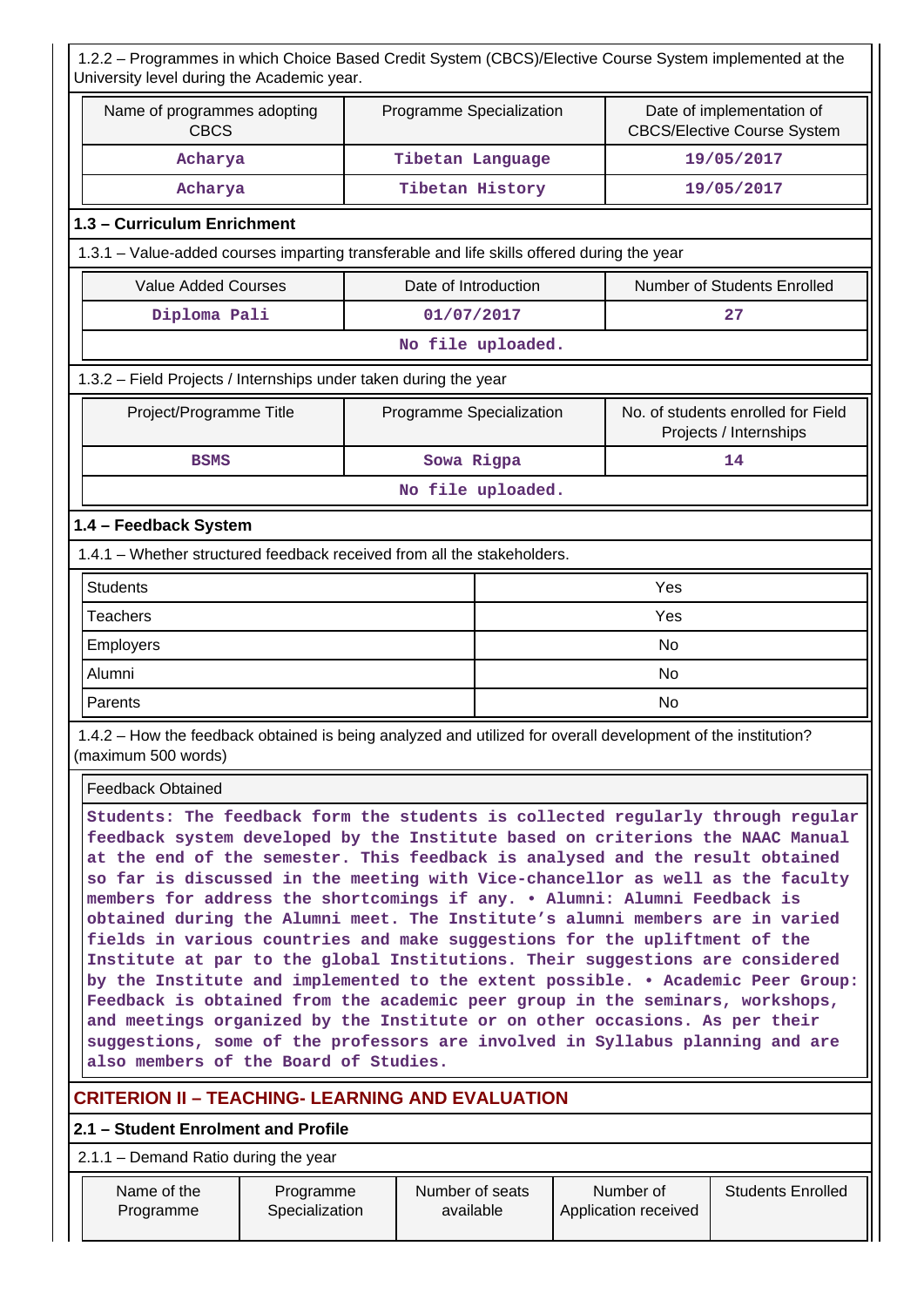| <b>BSMS</b>                                                                                                                                                                                                                                                                                                                                                                                                                                                                                                                                                                                                                                     |                                                              | Sowa Rigpa                    |  | 12                                                                                                                                                                                                                                                                   |                                        |             | 16                                                          |  | 14                                                                                                                  |
|-------------------------------------------------------------------------------------------------------------------------------------------------------------------------------------------------------------------------------------------------------------------------------------------------------------------------------------------------------------------------------------------------------------------------------------------------------------------------------------------------------------------------------------------------------------------------------------------------------------------------------------------------|--------------------------------------------------------------|-------------------------------|--|----------------------------------------------------------------------------------------------------------------------------------------------------------------------------------------------------------------------------------------------------------------------|----------------------------------------|-------------|-------------------------------------------------------------|--|---------------------------------------------------------------------------------------------------------------------|
| <b>BFA</b>                                                                                                                                                                                                                                                                                                                                                                                                                                                                                                                                                                                                                                      |                                                              | Fine Arts                     |  | 10                                                                                                                                                                                                                                                                   |                                        | 5           |                                                             |  | 5                                                                                                                   |
| Shastri                                                                                                                                                                                                                                                                                                                                                                                                                                                                                                                                                                                                                                         |                                                              | Bhot Jyotish                  |  | 7                                                                                                                                                                                                                                                                    |                                        | 0           |                                                             |  | $\mathbf 0$                                                                                                         |
| Shastri                                                                                                                                                                                                                                                                                                                                                                                                                                                                                                                                                                                                                                         |                                                              | <b>Buddhist</b><br>Philosophy |  | 37                                                                                                                                                                                                                                                                   |                                        |             | 86                                                          |  | 30                                                                                                                  |
|                                                                                                                                                                                                                                                                                                                                                                                                                                                                                                                                                                                                                                                 |                                                              |                               |  | No file uploaded.                                                                                                                                                                                                                                                    |                                        |             |                                                             |  |                                                                                                                     |
| 2.2 - Catering to Student Diversity                                                                                                                                                                                                                                                                                                                                                                                                                                                                                                                                                                                                             |                                                              |                               |  |                                                                                                                                                                                                                                                                      |                                        |             |                                                             |  |                                                                                                                     |
| 2.2.1 - Student - Full time teacher ratio (current year data)                                                                                                                                                                                                                                                                                                                                                                                                                                                                                                                                                                                   |                                                              |                               |  |                                                                                                                                                                                                                                                                      |                                        |             |                                                             |  |                                                                                                                     |
| Year                                                                                                                                                                                                                                                                                                                                                                                                                                                                                                                                                                                                                                            | Number of<br>students enrolled<br>in the institution<br>(UG) |                               |  | Number of<br>Number of<br>Number of<br>students enrolled<br>fulltime teachers<br>fulltime teachers<br>in the institution<br>available in the<br>available in the<br>(PG)<br>institution<br>institution<br>teaching only UG<br>teaching only PG<br>courses<br>courses |                                        |             | Number of<br>teachers<br>teaching both UG<br>and PG courses |  |                                                                                                                     |
| 2017                                                                                                                                                                                                                                                                                                                                                                                                                                                                                                                                                                                                                                            | 165                                                          |                               |  | 53                                                                                                                                                                                                                                                                   | 83                                     |             | $\mathbf 0$                                                 |  | 23                                                                                                                  |
| 2.3 - Teaching - Learning Process                                                                                                                                                                                                                                                                                                                                                                                                                                                                                                                                                                                                               |                                                              |                               |  |                                                                                                                                                                                                                                                                      |                                        |             |                                                             |  |                                                                                                                     |
| 2.3.1 – Percentage of teachers using ICT for effective teaching with Learning Management Systems (LMS), E-<br>learning resources etc. (current year data)                                                                                                                                                                                                                                                                                                                                                                                                                                                                                       |                                                              |                               |  |                                                                                                                                                                                                                                                                      |                                        |             |                                                             |  |                                                                                                                     |
| Number of<br><b>Teachers on Roll</b>                                                                                                                                                                                                                                                                                                                                                                                                                                                                                                                                                                                                            | Number of<br>teachers using<br>ICT (LMS, e-<br>Resources)    |                               |  | <b>ICT Tools and</b><br>resources<br>available                                                                                                                                                                                                                       | Number of ICT<br>enabled<br>Classrooms |             | Numberof smart<br>classrooms                                |  | E-resources and<br>techniques used                                                                                  |
| 83                                                                                                                                                                                                                                                                                                                                                                                                                                                                                                                                                                                                                                              | 83                                                           |                               |  | 6                                                                                                                                                                                                                                                                    | 40                                     |             | $\mathbf{0}$                                                |  | 10                                                                                                                  |
|                                                                                                                                                                                                                                                                                                                                                                                                                                                                                                                                                                                                                                                 |                                                              |                               |  |                                                                                                                                                                                                                                                                      | No file uploaded.                      |             |                                                             |  |                                                                                                                     |
|                                                                                                                                                                                                                                                                                                                                                                                                                                                                                                                                                                                                                                                 |                                                              |                               |  |                                                                                                                                                                                                                                                                      | No file uploaded.                      |             |                                                             |  |                                                                                                                     |
| 2.3.2 - Students mentoring system available in the institution? Give details. (maximum 500 words)                                                                                                                                                                                                                                                                                                                                                                                                                                                                                                                                               |                                                              |                               |  |                                                                                                                                                                                                                                                                      |                                        |             |                                                             |  |                                                                                                                     |
| All the students are mentored in each academic year on regular basis by their respective allotted teacher. Apart<br>from academic issues, their interpersonal and family issues are also addressed and if needed they are also<br>referred to the Institute counsellor. The student-mentor ratio is almost1:6 in the Institute. In this whole process<br>there is confidential clause about data and information collected from students. The faculty members maintain<br>close rapport with the students (especially the students from the major course) and assist them in various<br>aspects pertaining to their career and personal issues. |                                                              |                               |  |                                                                                                                                                                                                                                                                      |                                        |             |                                                             |  |                                                                                                                     |
| Number of students enrolled in the<br>institution                                                                                                                                                                                                                                                                                                                                                                                                                                                                                                                                                                                               |                                                              |                               |  | Number of fulltime teachers                                                                                                                                                                                                                                          |                                        |             |                                                             |  | Mentor: Mentee Ratio                                                                                                |
| 221                                                                                                                                                                                                                                                                                                                                                                                                                                                                                                                                                                                                                                             |                                                              |                               |  | 83                                                                                                                                                                                                                                                                   |                                        |             |                                                             |  | 1:3                                                                                                                 |
| 2.4 - Teacher Profile and Quality                                                                                                                                                                                                                                                                                                                                                                                                                                                                                                                                                                                                               |                                                              |                               |  |                                                                                                                                                                                                                                                                      |                                        |             |                                                             |  |                                                                                                                     |
| 2.4.1 - Number of full time teachers appointed during the year                                                                                                                                                                                                                                                                                                                                                                                                                                                                                                                                                                                  |                                                              |                               |  |                                                                                                                                                                                                                                                                      |                                        |             |                                                             |  |                                                                                                                     |
| No. of sanctioned<br>No. of filled positions<br>Positions filled during<br>Vacant positions<br>Ph.D<br>positions<br>the current year                                                                                                                                                                                                                                                                                                                                                                                                                                                                                                            |                                                              |                               |  | No. of faculty with                                                                                                                                                                                                                                                  |                                        |             |                                                             |  |                                                                                                                     |
| 63                                                                                                                                                                                                                                                                                                                                                                                                                                                                                                                                                                                                                                              |                                                              | 35                            |  | 28                                                                                                                                                                                                                                                                   |                                        |             | 0                                                           |  | 34                                                                                                                  |
| International level from Government, recognised bodies during the year)                                                                                                                                                                                                                                                                                                                                                                                                                                                                                                                                                                         |                                                              |                               |  |                                                                                                                                                                                                                                                                      |                                        |             |                                                             |  | 2.4.2 - Honours and recognition received by teachers (received awards, recognition, fellowships at State, National, |
| Year of Award<br>Name of full time teachers<br>receiving awards from<br>state level, national level,<br>international level                                                                                                                                                                                                                                                                                                                                                                                                                                                                                                                     |                                                              |                               |  |                                                                                                                                                                                                                                                                      |                                        | Designation |                                                             |  | Name of the award,<br>fellowship, received from<br>Government or recognized<br>bodies                               |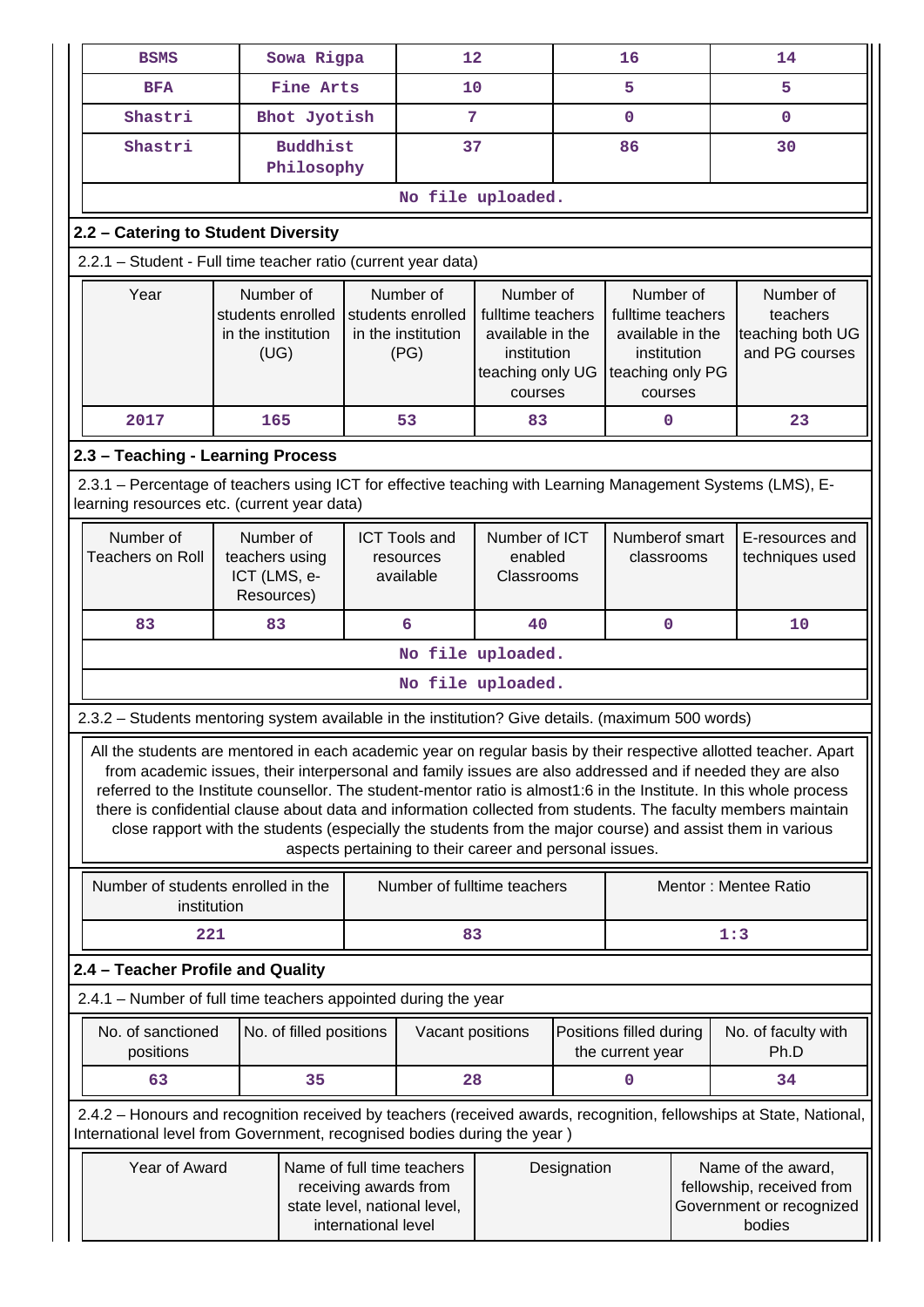| 2017 |                         | Dr. D.D Chaturvedi Associate Professor Vidvadsamalankarana | m, Divyanandapuri<br>Nirvana Mahotsava,<br>Govind math<br>Varanasi                                |
|------|-------------------------|------------------------------------------------------------|---------------------------------------------------------------------------------------------------|
| 2017 | Ngawang Samten          | Vice Chancellor                                            | <b>Higher Education</b><br>Leadership Award                                                       |
| 2017 | Dr. Baburam<br>Tripathi | Professor                                                  | Sahitya Shikhar<br>Honors conferred by<br>Dr. Vishvanath<br>Prasad Kirtibodh<br>Sansthan Varanasi |
|      |                         | No file uploaded.                                          |                                                                                                   |

## **2.5 – Evaluation Process and Reforms**

 $\blacksquare$ 

 2.5.1 – Number of days from the date of semester-end/ year- end examination till the declaration of results during the year

| Programme Name | Programme Code | Semester/year         | Last date of the last<br>semester-end/year-<br>end examination | IDate of declaration of<br>results of semester-<br>end/ year- end<br>examination |
|----------------|----------------|-----------------------|----------------------------------------------------------------|----------------------------------------------------------------------------------|
| <b>BEd</b>     | <b>UGE</b>     | Semester <sub>2</sub> | 19/05/2018                                                     | 05/07/2018                                                                       |
| <b>B.A.BEd</b> | <b>UGAE</b>    | Semester <sub>2</sub> | 19/05/2018                                                     | 05/07/2018                                                                       |
| <b>BSMS</b>    | <b>UGS</b>     | Semester <sub>2</sub> | 19/05/2018                                                     | 05/07/2018                                                                       |
| <b>MFA</b>     | <b>PGF</b>     | Semester <sub>2</sub> | 19/05/2018                                                     | 05/07/2018                                                                       |
| <b>BFA</b>     | <b>UGF</b>     | Semester <sub>2</sub> | 19/05/2018                                                     | 05/07/2018                                                                       |
| Acharya        | <b>PGH</b>     | Semester <sub>2</sub> | 19/05/2018                                                     | 05/07/2018                                                                       |
| Acharya        | <b>PGL</b>     | Semester <sub>2</sub> | 19/05/2018                                                     | 05/07/2018                                                                       |
| Acharya        | PGP            | Semester <sub>2</sub> | 19/05/2018                                                     | 05/07/2018                                                                       |
| Shastri        | <b>UGP</b>     | Semester <sub>2</sub> | 19/05/2018                                                     | 05/07/2018                                                                       |
|                |                | No file uploaded.     |                                                                |                                                                                  |

 2.5.2 – Average percentage of Student complaints/grievances about evaluation against total number appeared in the examinations during the year

| Number of complaints or grievances<br>about evaluation | Total number of students appeared<br>in the examination | Percentage     |
|--------------------------------------------------------|---------------------------------------------------------|----------------|
|                                                        | 257                                                     | 8 <sup>°</sup> |

## **2.6 – Student Performance and Learning Outcomes**

 2.6.1 – Program outcomes, program specific outcomes and course outcomes for all programs offered by the institution are stated and displayed in website of the institution (to provide the weblink)

<https://www.cihts.ac.in/webpage/cmspage.aspx?catid=119&postid=232&BrCode=1>

2.6.2 – Pass percentage of students

| Programme<br>Programme<br>Programme<br>Specialization<br>Code<br>Name | Number of<br>students<br>appeared in the<br>final year<br>examination | Number of<br>students passed<br>in final year<br>examination | Pass Percentage |
|-----------------------------------------------------------------------|-----------------------------------------------------------------------|--------------------------------------------------------------|-----------------|
|-----------------------------------------------------------------------|-----------------------------------------------------------------------|--------------------------------------------------------------|-----------------|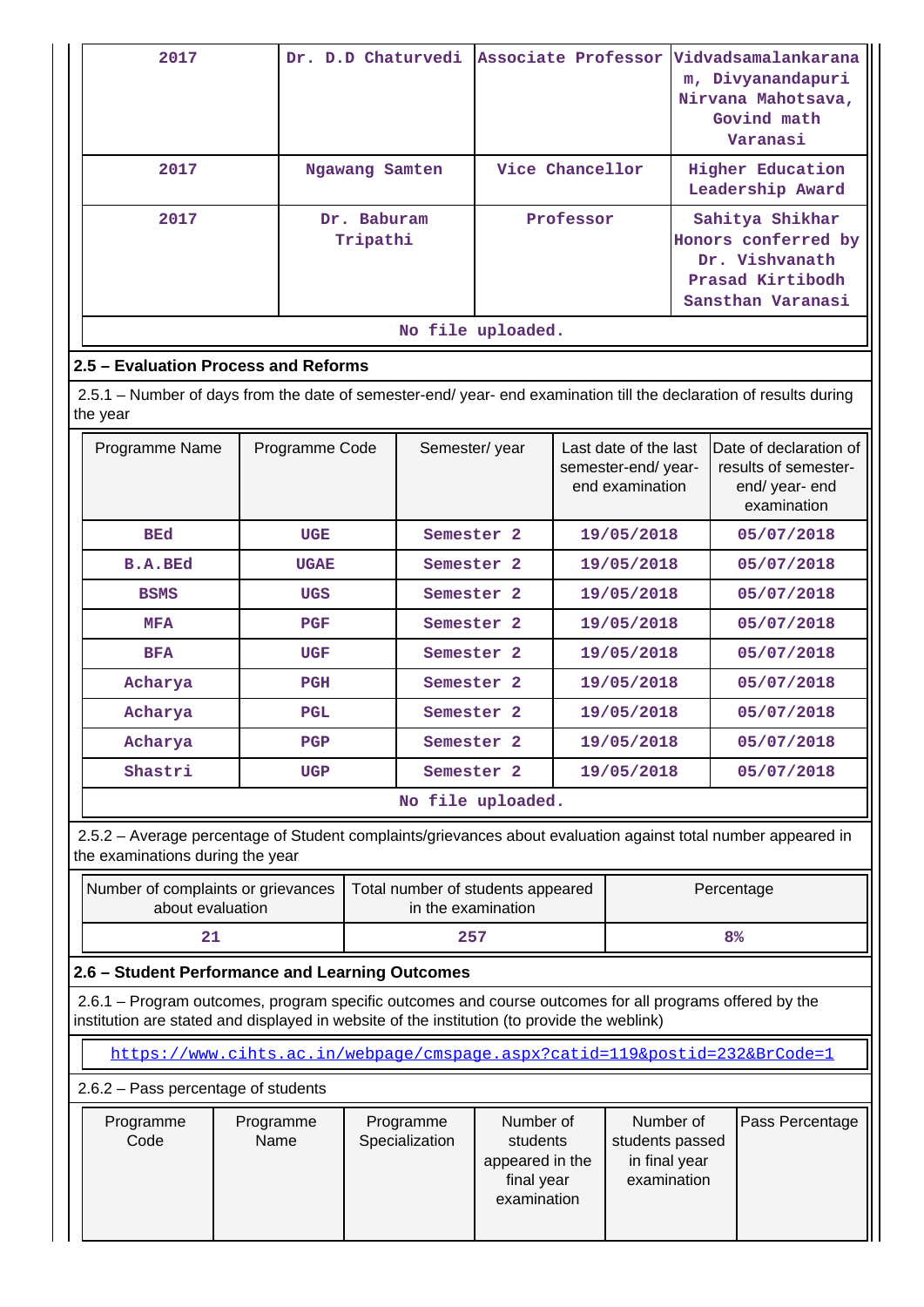| <b>PGF</b>                                                                                                                                | <b>MFA</b>                                       | Fine Arts                                                                                                                                                                 | $\overline{a}$    |  | $\overline{a}$            | 100%                                                                |  |  |  |
|-------------------------------------------------------------------------------------------------------------------------------------------|--------------------------------------------------|---------------------------------------------------------------------------------------------------------------------------------------------------------------------------|-------------------|--|---------------------------|---------------------------------------------------------------------|--|--|--|
| <b>PGP</b>                                                                                                                                | Acharya                                          | <b>Buddhist</b><br>Philosophy                                                                                                                                             | 24                |  | 23                        | 96%                                                                 |  |  |  |
| <b>UGP</b>                                                                                                                                | Shastri                                          | <b>Buddhist</b><br>Philosophy                                                                                                                                             | 39                |  | 33                        | 85%                                                                 |  |  |  |
| <b>UGAE</b>                                                                                                                               | <b>B.A.BEd</b>                                   | Education                                                                                                                                                                 | 16                |  | 16                        | 100%                                                                |  |  |  |
|                                                                                                                                           |                                                  |                                                                                                                                                                           | No file uploaded. |  |                           |                                                                     |  |  |  |
| 2.7 - Student Satisfaction Survey                                                                                                         |                                                  |                                                                                                                                                                           |                   |  |                           |                                                                     |  |  |  |
|                                                                                                                                           |                                                  | 2.7.1 - Student Satisfaction Survey (SSS) on overall institutional performance (Institution may design the<br>questionnaire) (results and details be provided as weblink) |                   |  |                           |                                                                     |  |  |  |
|                                                                                                                                           |                                                  |                                                                                                                                                                           | Nil               |  |                           |                                                                     |  |  |  |
|                                                                                                                                           |                                                  | <b>CRITERION III - RESEARCH, INNOVATIONS AND EXTENSION</b>                                                                                                                |                   |  |                           |                                                                     |  |  |  |
| 3.1 - Promotion of Research and Facilities                                                                                                |                                                  |                                                                                                                                                                           |                   |  |                           |                                                                     |  |  |  |
|                                                                                                                                           |                                                  | 3.1.1 - Teachers awarded National/International fellowship for advanced studies/ research during the year                                                                 |                   |  |                           |                                                                     |  |  |  |
| <b>Type</b>                                                                                                                               | Name of the teacher<br>awarded the<br>fellowship | Name of the award                                                                                                                                                         |                   |  | Date of award             | Awarding agency                                                     |  |  |  |
| National                                                                                                                                  | Nil                                              | Nil                                                                                                                                                                       |                   |  | 01/01/2017                | Nil                                                                 |  |  |  |
|                                                                                                                                           |                                                  |                                                                                                                                                                           | No file uploaded. |  |                           |                                                                     |  |  |  |
| 3.1.2 - Number of JRFs, SRFs, Post Doctoral Fellows, Research Associates and other fellows in the Institution<br>enrolled during the year |                                                  |                                                                                                                                                                           |                   |  |                           |                                                                     |  |  |  |
| Name of Research fellowship                                                                                                               |                                                  | Duration of the fellowship                                                                                                                                                |                   |  |                           | <b>Funding Agency</b>                                               |  |  |  |
| Ms. Emily Kelly                                                                                                                           |                                                  |                                                                                                                                                                           | 270               |  |                           | London School of Hygiene<br>and Tropical Medicine, UK               |  |  |  |
| Ms. Lakshmi Kambampati                                                                                                                    |                                                  | 270                                                                                                                                                                       |                   |  |                           | Butler Country Community<br>college, Andover, Kansas,<br><b>USA</b> |  |  |  |
|                                                                                                                                           |                                                  |                                                                                                                                                                           | No file uploaded. |  |                           |                                                                     |  |  |  |
| 3.2 - Resource Mobilization for Research                                                                                                  |                                                  |                                                                                                                                                                           |                   |  |                           |                                                                     |  |  |  |
|                                                                                                                                           |                                                  | 3.2.1 – Research funds sanctioned and received from various agencies, industry and other organisations                                                                    |                   |  |                           |                                                                     |  |  |  |
| Nature of the Project                                                                                                                     | Duration                                         | Name of the funding<br>agency                                                                                                                                             |                   |  | Total grant<br>sanctioned | Amount received<br>during the year                                  |  |  |  |
| Major Projects                                                                                                                            | 730                                              | Tibet House,<br>Delhi, funded<br>by the Ministry<br>of Culture,<br>govt. of India.                                                                                        |                   |  | 2.4                       | 1.2                                                                 |  |  |  |
| Major Projects                                                                                                                            | 1825                                             | Dalai Lama<br>Trust                                                                                                                                                       |                   |  | 70                        | 14                                                                  |  |  |  |
| Major Projects                                                                                                                            | 1095                                             | Hangzou<br><b>Buddhist</b><br>Academy                                                                                                                                     |                   |  | 2.5                       | 0.83                                                                |  |  |  |
|                                                                                                                                           |                                                  |                                                                                                                                                                           |                   |  |                           |                                                                     |  |  |  |
|                                                                                                                                           |                                                  |                                                                                                                                                                           | No file uploaded. |  |                           |                                                                     |  |  |  |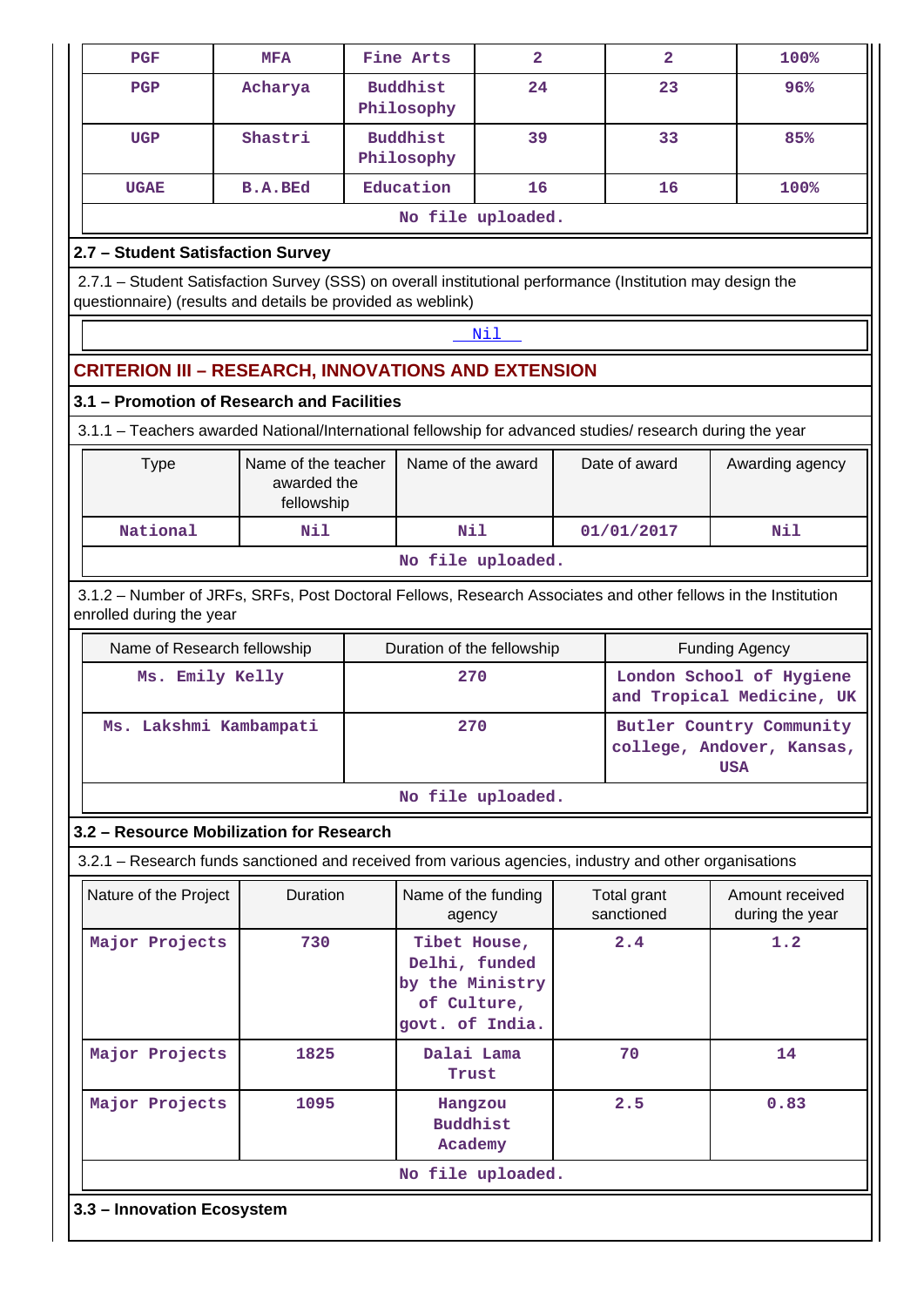| 3.3.1 - Workshops/Seminars Conducted on Intellectual Property Rights (IPR) and Industry-Academia Innovative<br>practices during the year                   |                        |                 |                                                  |                  |                                  |                |                         |              |                                   |
|------------------------------------------------------------------------------------------------------------------------------------------------------------|------------------------|-----------------|--------------------------------------------------|------------------|----------------------------------|----------------|-------------------------|--------------|-----------------------------------|
| Title of workshop/seminar                                                                                                                                  |                        |                 |                                                  | Date             |                                  |                |                         |              |                                   |
| Nil                                                                                                                                                        |                        |                 |                                                  | Nil              |                                  |                |                         | 01/01/2017   |                                   |
|                                                                                                                                                            | No file uploaded.      |                 |                                                  |                  |                                  |                |                         |              |                                   |
| 3.3.2 - Awards for Innovation won by Institution/Teachers/Research scholars/Students during the year                                                       |                        |                 |                                                  |                  |                                  |                |                         |              |                                   |
| Title of the innovation                                                                                                                                    |                        | Name of Awardee |                                                  |                  | Awarding Agency<br>Date of award |                |                         | Category     |                                   |
| Nil                                                                                                                                                        |                        | Nil             |                                                  | Nil              | 01/01/2017                       |                |                         | Nil          |                                   |
|                                                                                                                                                            |                        |                 |                                                  |                  | No file uploaded.                |                |                         |              |                                   |
| 3.3.3 - No. of Incubation centre created, start-ups incubated on campus during the year                                                                    |                        |                 |                                                  |                  |                                  |                |                         |              |                                   |
| Incubation<br>Center                                                                                                                                       | Name                   |                 |                                                  | Sponsered By     | Name of the<br>Start-up          |                | Nature of Start-<br>up  |              | Date of<br>Commencement           |
| Nil                                                                                                                                                        | Nil                    |                 |                                                  | Nil              | Nil<br>Nil                       |                |                         |              | 01/01/2017                        |
|                                                                                                                                                            |                        |                 |                                                  |                  | No file uploaded.                |                |                         |              |                                   |
| 3.4 - Research Publications and Awards                                                                                                                     |                        |                 |                                                  |                  |                                  |                |                         |              |                                   |
| $3.4.1$ – Ph. Ds awarded during the year                                                                                                                   |                        |                 |                                                  |                  |                                  |                |                         |              |                                   |
|                                                                                                                                                            | Name of the Department |                 |                                                  |                  |                                  |                | Number of PhD's Awarded |              |                                   |
| Nil                                                                                                                                                        |                        |                 |                                                  |                  |                                  |                | 0                       |              |                                   |
| 3.4.2 - Research Publications in the Journals notified on UGC website during the year                                                                      |                        |                 |                                                  |                  |                                  |                |                         |              |                                   |
| <b>Type</b>                                                                                                                                                |                        |                 | Department                                       |                  | Number of Publication            |                |                         |              | Average Impact Factor (if<br>any) |
| National                                                                                                                                                   |                        |                 | Classical and                                    | Modern Language  |                                  | 4              |                         |              | $\mathbf 0$                       |
| National                                                                                                                                                   |                        |                 | Dictionary<br>Department                         |                  | 1                                |                |                         | 0            |                                   |
| National                                                                                                                                                   |                        |                 | Rare Buddhist Text<br>and Research<br>Department |                  | 12                               |                |                         | $\mathbf{0}$ |                                   |
| National                                                                                                                                                   |                        |                 | Restoration                                      |                  |                                  | 1              |                         |              | $\mathbf{0}$                      |
| National                                                                                                                                                   |                        |                 | Fine Arts                                        |                  | 1                                |                |                         |              | 0                                 |
| National                                                                                                                                                   |                        |                 | Mool Shastra                                     |                  |                                  | $\overline{2}$ |                         |              | $\mathbf{0}$                      |
| National                                                                                                                                                   |                        |                 | Sanskrit                                         |                  |                                  | 6              |                         |              | $\mathbf 0$                       |
| National                                                                                                                                                   |                        |                 | Social Science                                   |                  |                                  | 4              |                         |              | $\mathbf{0}$                      |
| National                                                                                                                                                   |                        |                 | Translation                                      |                  |                                  | $\overline{2}$ |                         |              | $\mathbf{0}$                      |
| National                                                                                                                                                   |                        |                 | and literature                                   | Tibetan Language |                                  | $\overline{2}$ |                         |              | $\mathbf 0$                       |
|                                                                                                                                                            |                        |                 |                                                  |                  | No file uploaded.                |                |                         |              |                                   |
| 3.4.3 - Books and Chapters in edited Volumes / Books published, and papers in National/International Conference<br>Proceedings per Teacher during the year |                        |                 |                                                  |                  |                                  |                |                         |              |                                   |
|                                                                                                                                                            | Department             |                 |                                                  |                  |                                  |                | Number of Publication   |              |                                   |
|                                                                                                                                                            | Dictionary             |                 |                                                  |                  |                                  |                | 1                       |              |                                   |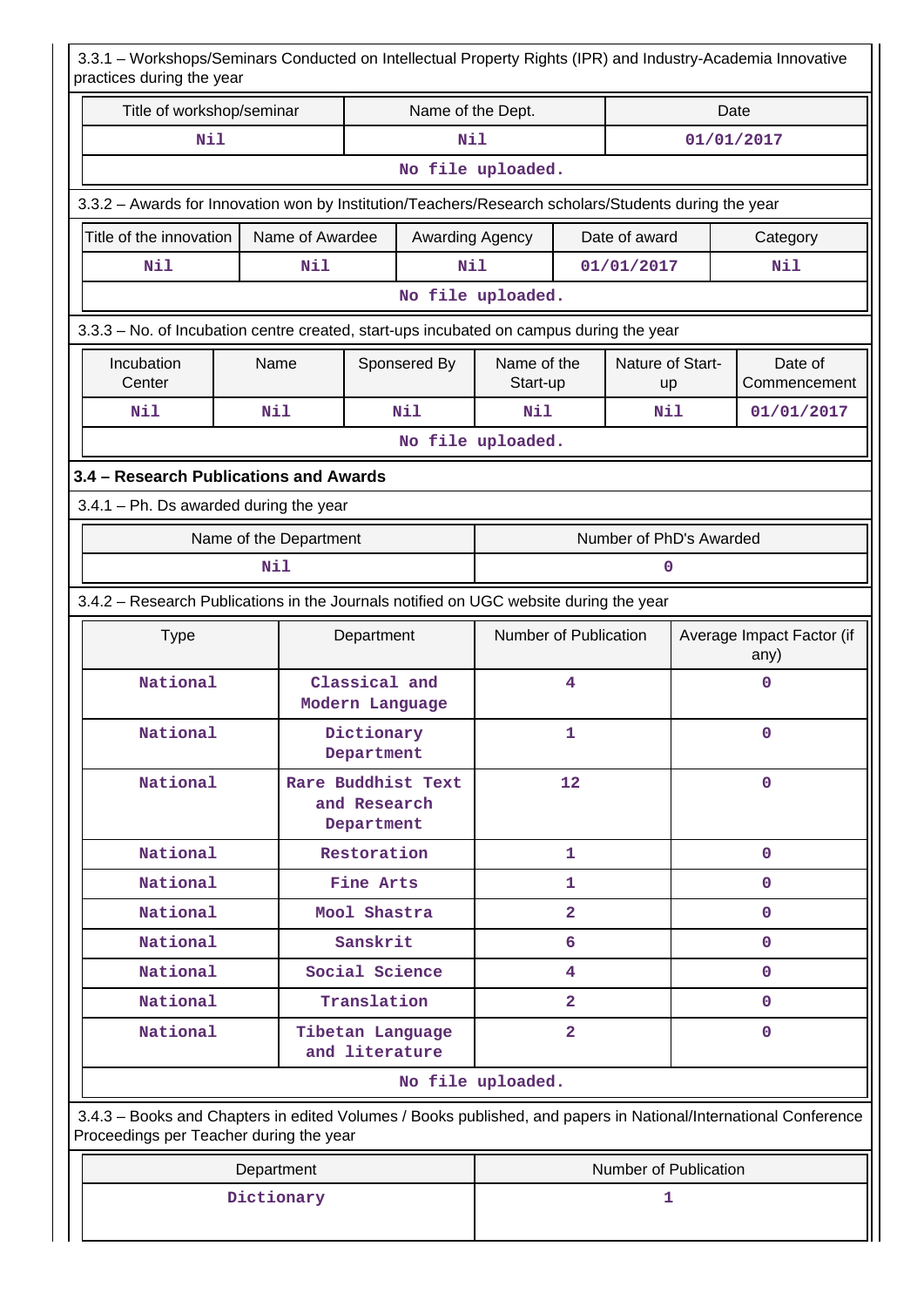|                                                                                                                                                                       | Tibetan language and Literature |                                               |                  |                         |                      |              |                                 | 1                                                                  |             |                                                                    |  |  |
|-----------------------------------------------------------------------------------------------------------------------------------------------------------------------|---------------------------------|-----------------------------------------------|------------------|-------------------------|----------------------|--------------|---------------------------------|--------------------------------------------------------------------|-------------|--------------------------------------------------------------------|--|--|
|                                                                                                                                                                       | Bhot Jyotish                    |                                               |                  |                         |                      |              | $\mathbf{1}$                    |                                                                    |             |                                                                    |  |  |
|                                                                                                                                                                       |                                 | Moolshastra                                   |                  |                         | 15                   |              |                                 |                                                                    |             |                                                                    |  |  |
|                                                                                                                                                                       |                                 | Social Science                                |                  |                         | 1                    |              |                                 |                                                                    |             |                                                                    |  |  |
|                                                                                                                                                                       |                                 | Sanskrit                                      |                  |                         | 5                    |              |                                 |                                                                    |             |                                                                    |  |  |
|                                                                                                                                                                       |                                 | Department of Rare Buddhist Texts<br>Research |                  |                         | 8                    |              |                                 |                                                                    |             |                                                                    |  |  |
|                                                                                                                                                                       |                                 | Sowa Rigpa                                    |                  |                         | 4                    |              |                                 |                                                                    |             |                                                                    |  |  |
|                                                                                                                                                                       |                                 | Classical and Modern Language                 |                  |                         | 4                    |              |                                 |                                                                    |             |                                                                    |  |  |
|                                                                                                                                                                       |                                 |                                               |                  | No file uploaded.       |                      |              |                                 |                                                                    |             |                                                                    |  |  |
| 3.4.4 - Patents published/awarded/applied during the year                                                                                                             |                                 |                                               |                  |                         |                      |              |                                 |                                                                    |             |                                                                    |  |  |
| <b>Patent Details</b>                                                                                                                                                 |                                 |                                               | Patent status    |                         | <b>Patent Number</b> |              |                                 |                                                                    |             | Date of Award                                                      |  |  |
| Nil                                                                                                                                                                   |                                 |                                               | Filed            |                         |                      |              | $\Omega$                        |                                                                    |             | 01/01/2017                                                         |  |  |
|                                                                                                                                                                       |                                 |                                               |                  | No file uploaded.       |                      |              |                                 |                                                                    |             |                                                                    |  |  |
| 3.4.5 – Bibliometrics of the publications during the last academic year based on average citation index in Scopus/<br>Web of Science or PubMed/ Indian Citation Index |                                 |                                               |                  |                         |                      |              |                                 |                                                                    |             |                                                                    |  |  |
| Title of the<br>Paper                                                                                                                                                 | Name of<br>Author               | Title of journal                              |                  | Year of<br>publication  |                      |              | <b>Citation Index</b>           | Institutional<br>affiliation as<br>mentioned in<br>the publication |             | Number of<br>citations<br>excluding self<br>citation               |  |  |
| Nil                                                                                                                                                                   | Nil                             |                                               | 2018             |                         |                      | $\mathbf{0}$ | Nil                             |                                                                    | $\mathbf 0$ |                                                                    |  |  |
|                                                                                                                                                                       |                                 |                                               |                  | No file uploaded.       |                      |              |                                 |                                                                    |             |                                                                    |  |  |
| 3.4.6 - h-Index of the Institutional Publications during the year. (based on Scopus/ Web of science)                                                                  |                                 |                                               |                  |                         |                      |              |                                 |                                                                    |             |                                                                    |  |  |
| Title of the<br>Paper                                                                                                                                                 | Name of<br>Author               |                                               | Title of journal | Year of<br>publication  |                      |              | h-index                         | Number of<br>citations<br>excluding self<br>citation               |             | Institutional<br>affiliation as<br>mentioned in<br>the publication |  |  |
| Nil                                                                                                                                                                   | Nil                             | Nil                                           |                  | 2018                    |                      |              | $\mathbf{0}$                    | $\mathbf 0$                                                        |             | Nil                                                                |  |  |
|                                                                                                                                                                       |                                 |                                               |                  | No file uploaded.       |                      |              |                                 |                                                                    |             |                                                                    |  |  |
| 3.4.7 - Faculty participation in Seminars/Conferences and Symposia during the year                                                                                    |                                 |                                               |                  |                         |                      |              |                                 |                                                                    |             |                                                                    |  |  |
| Number of Faculty                                                                                                                                                     |                                 | International                                 |                  | National                |                      |              | <b>State</b>                    |                                                                    |             | Local                                                              |  |  |
| Attended/Semina<br>rs/Workshops                                                                                                                                       |                                 | 12                                            |                  | 8                       |                      |              | $\mathbf 0$                     |                                                                    |             | $\mathbf 0$                                                        |  |  |
| Presented<br>papers                                                                                                                                                   |                                 | 5                                             |                  | 8                       |                      |              | $\mathbf 0$                     |                                                                    |             | $\mathbf 0$                                                        |  |  |
| Resource<br>persons                                                                                                                                                   |                                 | 4                                             |                  | $\overline{\mathbf{2}}$ |                      |              | $\mathbf 0$                     |                                                                    |             | $\mathbf 0$                                                        |  |  |
|                                                                                                                                                                       |                                 |                                               |                  | No file uploaded.       |                      |              |                                 |                                                                    |             |                                                                    |  |  |
| 3.5 - Consultancy                                                                                                                                                     |                                 |                                               |                  |                         |                      |              |                                 |                                                                    |             |                                                                    |  |  |
| 3.5.1 - Revenue generated from Consultancy during the year                                                                                                            |                                 |                                               |                  |                         |                      |              |                                 |                                                                    |             |                                                                    |  |  |
| Name of the Consultan(s)<br>department                                                                                                                                |                                 | Name of consultancy                           | project          |                         |                      |              | Consulting/Sponsoring<br>Agency |                                                                    |             | Revenue generated<br>(amount in rupees)                            |  |  |
| Prof. Geshe Ngawang                                                                                                                                                   |                                 | Conducting Buddhist                           |                  |                         |                      |              | Bihar Urban                     |                                                                    |             | $\mathbf 0$                                                        |  |  |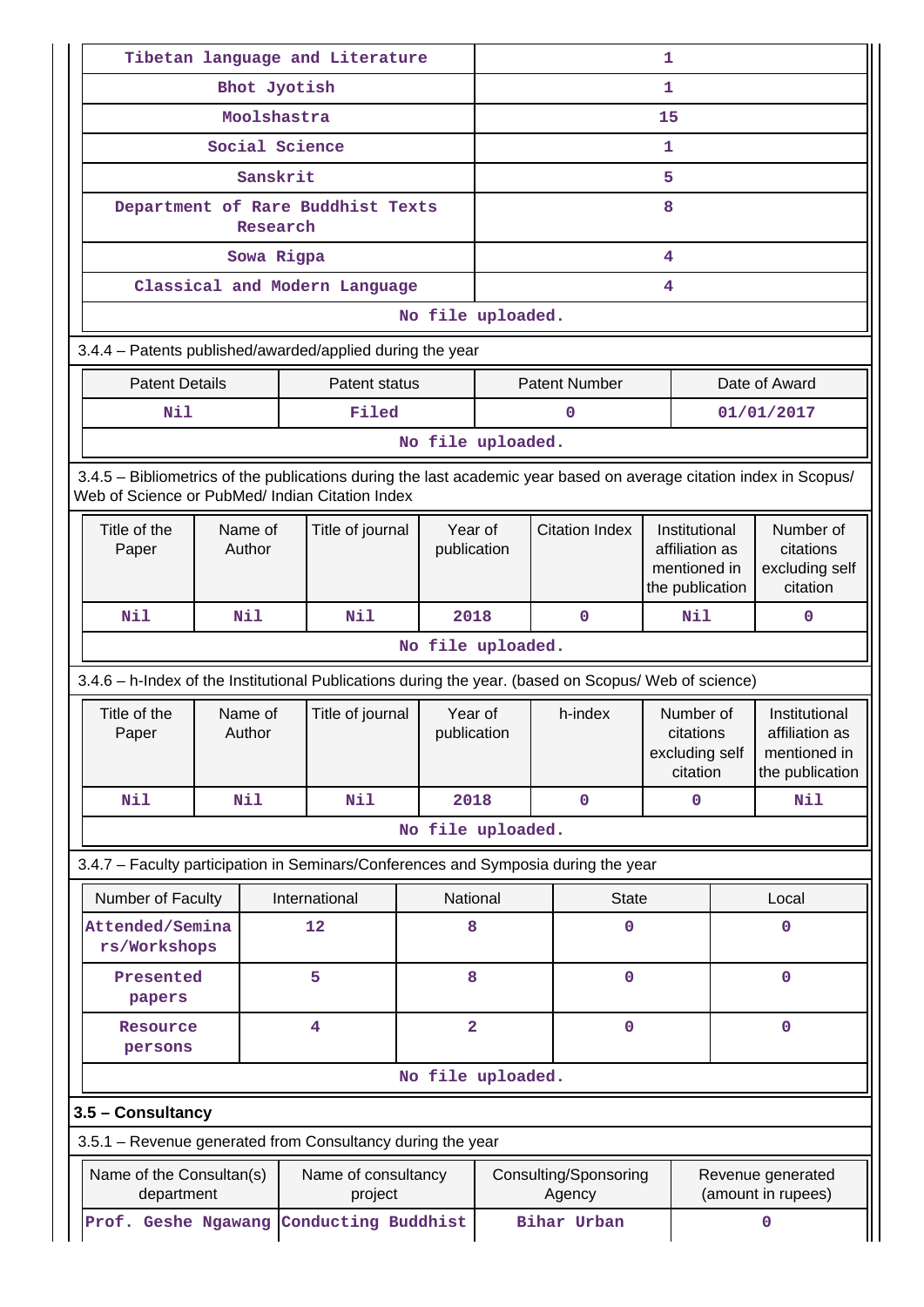| Samten<br>Dr. Anirban Dash                                                                                                                                                                                         |                                                                                                               | Course/Studies at<br>Buddha Smriti Park,<br>Patna, Bihar |                              | Infrastructure<br>Development<br>Corporation Ltd.<br>Second Floor,<br>Kadhya<br>Bhavan, Daroga<br>Prasad Rai Path,<br>Poad No. 2, R.<br>Block Patna- 800001<br>Phone: 0612-2506<br>109/ 213/ 208<br>Muktabodha |                                                    |                                                          |                    |  |  |  |
|--------------------------------------------------------------------------------------------------------------------------------------------------------------------------------------------------------------------|---------------------------------------------------------------------------------------------------------------|----------------------------------------------------------|------------------------------|----------------------------------------------------------------------------------------------------------------------------------------------------------------------------------------------------------------|----------------------------------------------------|----------------------------------------------------------|--------------------|--|--|--|
|                                                                                                                                                                                                                    |                                                                                                               | Lingustics<br>Consultancy                                |                              |                                                                                                                                                                                                                | Indological<br><b>Research Institute</b><br>(MIRI) |                                                          | $\mathbf 0$        |  |  |  |
|                                                                                                                                                                                                                    |                                                                                                               |                                                          |                              | No file uploaded.                                                                                                                                                                                              |                                                    |                                                          |                    |  |  |  |
| 3.5.2 – Revenue generated from Corporate Training by the institution during the year                                                                                                                               |                                                                                                               |                                                          |                              |                                                                                                                                                                                                                |                                                    |                                                          |                    |  |  |  |
| Name of the<br>Consultan(s)<br>department                                                                                                                                                                          |                                                                                                               | Title of the<br>programme                                | Agency seeking /<br>training |                                                                                                                                                                                                                | Revenue generated<br>(amount in rupees)            |                                                          | Number of trainees |  |  |  |
| Nil                                                                                                                                                                                                                |                                                                                                               | N11                                                      | Nil                          |                                                                                                                                                                                                                | $\mathbf 0$                                        |                                                          | $\mathbf 0$        |  |  |  |
|                                                                                                                                                                                                                    |                                                                                                               |                                                          |                              | No file uploaded.                                                                                                                                                                                              |                                                    |                                                          |                    |  |  |  |
| 3.6 - Extension Activities                                                                                                                                                                                         |                                                                                                               |                                                          |                              |                                                                                                                                                                                                                |                                                    |                                                          |                    |  |  |  |
| 3.6.1 – Number of extension and outreach programmes conducted in collaboration with industry, community and<br>Non- Government Organisations through NSS/NCC/Red cross/Youth Red Cross (YRC) etc., during the year |                                                                                                               |                                                          |                              |                                                                                                                                                                                                                |                                                    |                                                          |                    |  |  |  |
| Title of the activities                                                                                                                                                                                            | Organising unit/agency/<br>collaborating agency                                                               |                                                          |                              | Number of teachers<br>participated in such<br>activities                                                                                                                                                       |                                                    | Number of students<br>participated in such<br>activities |                    |  |  |  |
| Street Drama on<br>Cleanliness<br>Swaccchata ke<br>Badhte Kadam                                                                                                                                                    |                                                                                                               | CIHTS, Varanasi                                          |                              |                                                                                                                                                                                                                | 1                                                  |                                                          | 24                 |  |  |  |
| Marathon Race from<br>University campus<br>to Sarnath                                                                                                                                                              |                                                                                                               | CIHTS, Varanasi                                          |                              |                                                                                                                                                                                                                | 3                                                  |                                                          | 70                 |  |  |  |
| Awareness Rally to<br>Promote tourism on<br>the occassion of<br>world tourism day                                                                                                                                  |                                                                                                               | CIHTS, Varanasi                                          |                              |                                                                                                                                                                                                                | 4                                                  |                                                          | 80                 |  |  |  |
|                                                                                                                                                                                                                    |                                                                                                               |                                                          |                              | No file uploaded.                                                                                                                                                                                              |                                                    |                                                          |                    |  |  |  |
| 3.6.2 - Awards and recognition received for extension activities from Government and other recognized bodies<br>during the year                                                                                    |                                                                                                               |                                                          |                              |                                                                                                                                                                                                                |                                                    |                                                          |                    |  |  |  |
|                                                                                                                                                                                                                    | Number of students<br>Name of the activity<br>Award/Recognition<br><b>Awarding Bodies</b><br><b>Benefited</b> |                                                          |                              |                                                                                                                                                                                                                |                                                    |                                                          |                    |  |  |  |
| Nil                                                                                                                                                                                                                |                                                                                                               | Nil                                                      |                              |                                                                                                                                                                                                                | Nil                                                |                                                          | 0                  |  |  |  |
|                                                                                                                                                                                                                    |                                                                                                               |                                                          |                              | No file uploaded.                                                                                                                                                                                              |                                                    |                                                          |                    |  |  |  |
| 3.6.3 - Students participating in extension activities with Government Organisations, Non-Government<br>Organisations and programmes such as Swachh Bharat, Aids Awareness, Gender Issue, etc. during the year     |                                                                                                               |                                                          |                              |                                                                                                                                                                                                                |                                                    |                                                          |                    |  |  |  |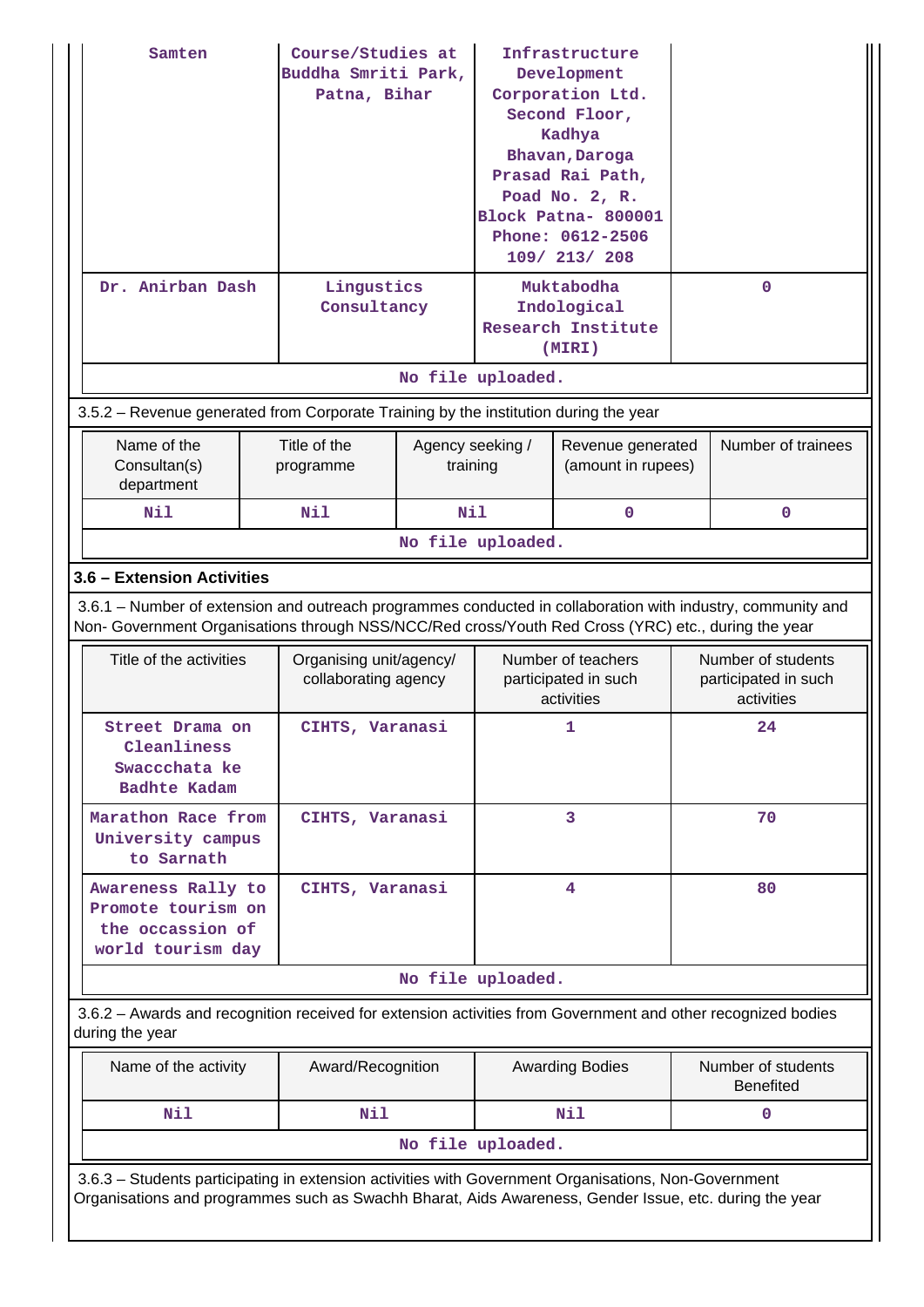| Name of the scheme                                                                                                                                       |                         | Organising unit/Agen<br>cy/collaborating<br>agency |                                    | Name of the activity                                                                              |                                                                                                                                                     |                                                                                                                                    | Number of teachers<br>participated in such<br>activites |                                                           | Number of students<br>participated in such<br>activites |  |
|----------------------------------------------------------------------------------------------------------------------------------------------------------|-------------------------|----------------------------------------------------|------------------------------------|---------------------------------------------------------------------------------------------------|-----------------------------------------------------------------------------------------------------------------------------------------------------|------------------------------------------------------------------------------------------------------------------------------------|---------------------------------------------------------|-----------------------------------------------------------|---------------------------------------------------------|--|
|                                                                                                                                                          |                         |                                                    | No Data Entered/Not Applicable !!! |                                                                                                   |                                                                                                                                                     |                                                                                                                                    |                                                         |                                                           |                                                         |  |
|                                                                                                                                                          |                         |                                                    |                                    |                                                                                                   | View File                                                                                                                                           |                                                                                                                                    |                                                         |                                                           |                                                         |  |
| 3.7 - Collaborations                                                                                                                                     |                         |                                                    |                                    |                                                                                                   |                                                                                                                                                     |                                                                                                                                    |                                                         |                                                           |                                                         |  |
| 3.7.1 – Number of Collaborative activities for research, faculty exchange, student exchange during the year                                              |                         |                                                    |                                    |                                                                                                   |                                                                                                                                                     |                                                                                                                                    |                                                         |                                                           |                                                         |  |
| Nature of activity                                                                                                                                       |                         |                                                    | Participant                        |                                                                                                   | Source of financial support                                                                                                                         |                                                                                                                                    |                                                         |                                                           | Duration                                                |  |
| 26th Academic<br>Exchange Program                                                                                                                        |                         |                                                    | 20                                 |                                                                                                   | <b>Five Colleges</b><br>21                                                                                                                          |                                                                                                                                    |                                                         |                                                           |                                                         |  |
|                                                                                                                                                          |                         |                                                    |                                    |                                                                                                   | No file uploaded.                                                                                                                                   |                                                                                                                                    |                                                         |                                                           |                                                         |  |
| 3.7.2 - Linkages with institutions/industries for internship, on-the- job training, project work, sharing of research<br>facilities etc. during the year |                         |                                                    |                                    |                                                                                                   |                                                                                                                                                     |                                                                                                                                    |                                                         |                                                           |                                                         |  |
| Nature of linkage                                                                                                                                        | Title of the<br>linkage |                                                    |                                    | Name of the<br>partnering<br>institution/<br>industry<br>/research lab<br>with contact<br>details | <b>Duration From</b>                                                                                                                                |                                                                                                                                    | <b>Duration To</b>                                      |                                                           | Participant                                             |  |
| Nil                                                                                                                                                      | Nil                     |                                                    |                                    | Nil                                                                                               | 01/01/2017                                                                                                                                          |                                                                                                                                    | 01/01/2017                                              |                                                           | Nil                                                     |  |
|                                                                                                                                                          |                         |                                                    |                                    |                                                                                                   | No file uploaded.                                                                                                                                   |                                                                                                                                    |                                                         |                                                           |                                                         |  |
| 3.7.3 - MoUs signed with institutions of national, international importance, other universities, industries, corporate<br>houses etc. during the year    |                         |                                                    |                                    |                                                                                                   |                                                                                                                                                     |                                                                                                                                    |                                                         |                                                           |                                                         |  |
| Organisation                                                                                                                                             |                         |                                                    | Date of MoU signed                 | Purpose/Activities                                                                                |                                                                                                                                                     |                                                                                                                                    |                                                         | Number of<br>students/teachers<br>participated under MoUs |                                                         |  |
| Patna Museum,<br>Patna, Bihar                                                                                                                            |                         |                                                    | 25/05/2018                         |                                                                                                   | 1. Digitization of<br>Manuscripts and<br>preserved in Patna<br>Publication of the<br>preserved in the<br>collection of Mahap<br>anditaRahulsankrity | the Sanskrit<br>DegeTengyur<br>Museum. 2.<br>unpublished<br>Sanskrit<br>Manuscripts<br>ayan. 3. The<br>exchange of<br>publications |                                                         |                                                           | 12                                                      |  |
|                                                                                                                                                          |                         |                                                    |                                    |                                                                                                   | No file uploaded.                                                                                                                                   |                                                                                                                                    |                                                         |                                                           |                                                         |  |
| <b>CRITERION IV - INFRASTRUCTURE AND LEARNING RESOURCES</b>                                                                                              |                         |                                                    |                                    |                                                                                                   |                                                                                                                                                     |                                                                                                                                    |                                                         |                                                           |                                                         |  |
| 4.1 - Physical Facilities                                                                                                                                |                         |                                                    |                                    |                                                                                                   |                                                                                                                                                     |                                                                                                                                    |                                                         |                                                           |                                                         |  |
| 4.1.1 - Budget allocation, excluding salary for infrastructure augmentation during the year                                                              |                         |                                                    |                                    |                                                                                                   |                                                                                                                                                     |                                                                                                                                    |                                                         |                                                           |                                                         |  |
| Budget allocated for infrastructure augmentation                                                                                                         |                         |                                                    |                                    |                                                                                                   |                                                                                                                                                     |                                                                                                                                    |                                                         |                                                           | Budget utilized for infrastructure development          |  |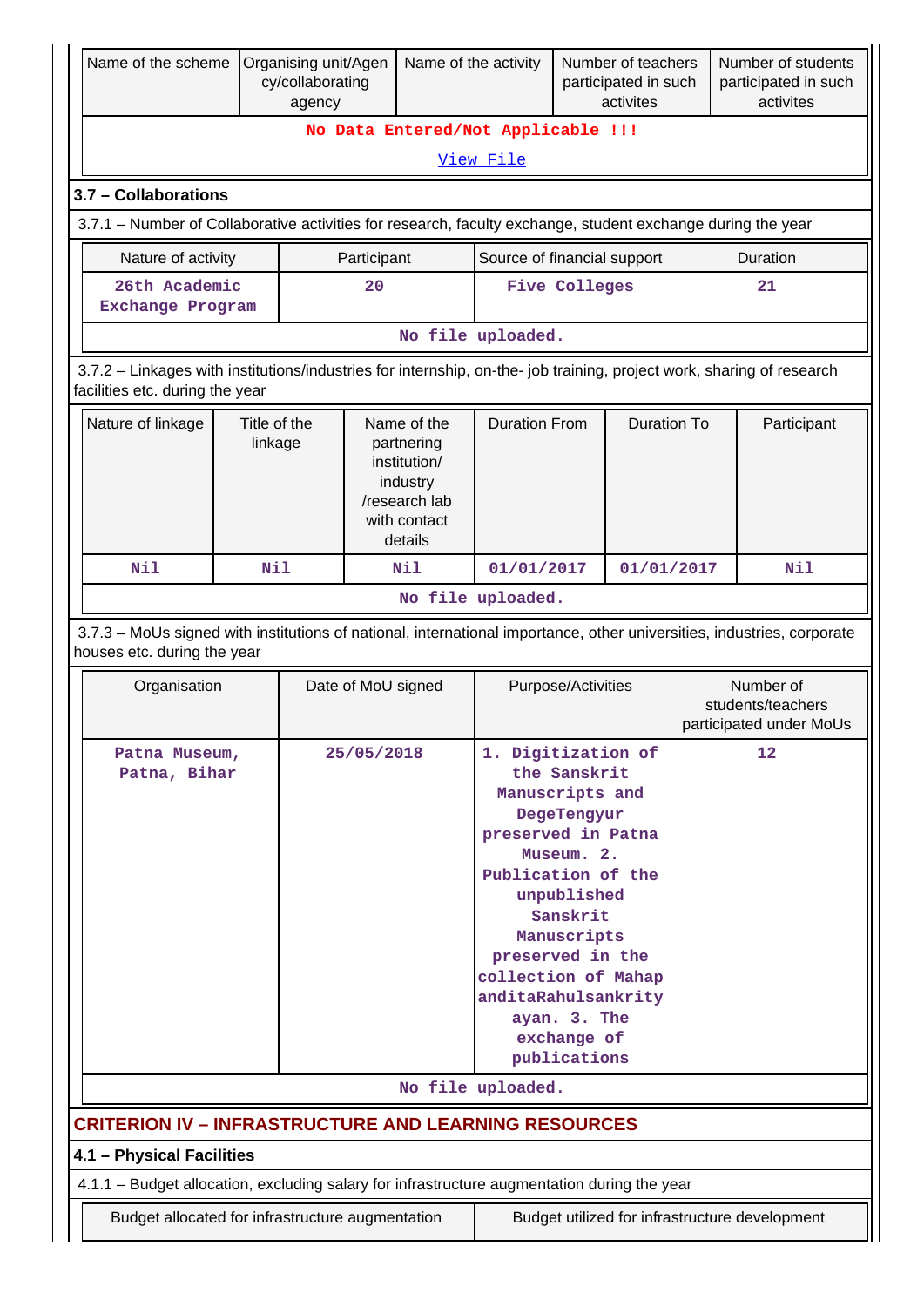|                                                                                                                                                                                                                                                         | 400                                                                                            |                   |     |                                             |                            |      |                                |  |                                          | 400             |         |                                                   |         |                      |
|---------------------------------------------------------------------------------------------------------------------------------------------------------------------------------------------------------------------------------------------------------|------------------------------------------------------------------------------------------------|-------------------|-----|---------------------------------------------|----------------------------|------|--------------------------------|--|------------------------------------------|-----------------|---------|---------------------------------------------------|---------|----------------------|
| 4.1.2 - Details of augmentation in infrastructure facilities during the year                                                                                                                                                                            |                                                                                                |                   |     |                                             |                            |      |                                |  |                                          |                 |         |                                                   |         |                      |
|                                                                                                                                                                                                                                                         |                                                                                                | <b>Facilities</b> |     |                                             |                            |      | <b>Existing or Newly Added</b> |  |                                          |                 |         |                                                   |         |                      |
|                                                                                                                                                                                                                                                         | Number of important equipments<br>purchased (Greater than 1-0 lakh)<br>during the current year |                   |     |                                             |                            |      |                                |  |                                          | Newly Added     |         |                                                   |         |                      |
|                                                                                                                                                                                                                                                         |                                                                                                | Video Centre      |     |                                             |                            |      | Existing                       |  |                                          |                 |         |                                                   |         |                      |
| Seminar halls with ICT facilities                                                                                                                                                                                                                       |                                                                                                |                   |     |                                             |                            |      |                                |  |                                          | Existing        |         |                                                   |         |                      |
| Classrooms with Wi-Fi OR LAN                                                                                                                                                                                                                            |                                                                                                |                   |     |                                             |                            |      |                                |  |                                          | Existing        |         |                                                   |         |                      |
| Classrooms with LCD facilities                                                                                                                                                                                                                          |                                                                                                |                   |     |                                             |                            |      |                                |  |                                          | Existing        |         |                                                   |         |                      |
| Seminar Halls                                                                                                                                                                                                                                           |                                                                                                |                   |     |                                             |                            |      |                                |  |                                          | Existing        |         |                                                   |         |                      |
| Laboratories<br>Campus Area                                                                                                                                                                                                                             |                                                                                                |                   |     |                                             |                            |      |                                |  |                                          | Existing        |         |                                                   |         |                      |
|                                                                                                                                                                                                                                                         |                                                                                                |                   |     |                                             | Existing                   |      |                                |  |                                          |                 |         |                                                   |         |                      |
|                                                                                                                                                                                                                                                         |                                                                                                |                   |     | No file uploaded.                           |                            |      |                                |  |                                          |                 |         |                                                   |         |                      |
| 4.2 - Library as a Learning Resource<br>4.2.1 - Library is automated {Integrated Library Management System (ILMS)}                                                                                                                                      |                                                                                                |                   |     |                                             |                            |      |                                |  |                                          |                 |         |                                                   |         |                      |
|                                                                                                                                                                                                                                                         |                                                                                                |                   |     |                                             |                            |      |                                |  |                                          |                 |         |                                                   |         |                      |
|                                                                                                                                                                                                                                                         | Name of the ILMS<br>software                                                                   |                   |     | Nature of automation (fully<br>or patially) |                            |      |                                |  | Version                                  |                 |         | Year of automation                                |         |                      |
| Fully<br><b>SLIM</b>                                                                                                                                                                                                                                    |                                                                                                |                   |     |                                             |                            |      |                                |  | 21                                       |                 |         |                                                   | 1998    |                      |
| 4.2.2 - Library Services                                                                                                                                                                                                                                |                                                                                                |                   |     |                                             |                            |      |                                |  |                                          |                 |         |                                                   |         |                      |
| Library<br>Existing<br>Service Type                                                                                                                                                                                                                     |                                                                                                |                   |     |                                             |                            |      | Newly Added                    |  |                                          |                 |         | Total                                             |         |                      |
| <b>Text Books</b>                                                                                                                                                                                                                                       |                                                                                                | 8850              |     | 4934161                                     |                            | 142  |                                |  | 226375                                   |                 | 8992    |                                                   |         | 5160536              |
| Reference<br><b>Books</b>                                                                                                                                                                                                                               |                                                                                                | 79651             |     | 44407450                                    |                            | 1280 |                                |  | 2037376                                  |                 | 80931   |                                                   |         | 46444826             |
| Journals                                                                                                                                                                                                                                                |                                                                                                | 86                |     | 690371                                      |                            | 30   | 323490<br>116                  |  |                                          |                 | 1013861 |                                                   |         |                      |
|                                                                                                                                                                                                                                                         |                                                                                                |                   |     |                                             |                            |      | No file uploaded.              |  |                                          |                 |         |                                                   |         |                      |
| 4.2.3 - E-content developed by teachers such as: e-PG- Pathshala, CEC (under e-PG- Pathshala CEC (Under<br>Graduate) SWAYAM other MOOCs platform NPTEL/NMEICT/any other Government initiatives & institutional<br>(Learning Management System (LMS) etc |                                                                                                |                   |     |                                             |                            |      |                                |  |                                          |                 |         |                                                   |         |                      |
|                                                                                                                                                                                                                                                         | Name of the Teacher                                                                            |                   |     | Name of the Module                          |                            |      |                                |  | Platform on which module<br>is developed |                 |         |                                                   | content | Date of launching e- |
| Nil                                                                                                                                                                                                                                                     |                                                                                                |                   | Nil |                                             |                            |      | Nil                            |  |                                          |                 |         | 01/01/2017                                        |         |                      |
|                                                                                                                                                                                                                                                         |                                                                                                |                   |     |                                             |                            |      | No file uploaded.              |  |                                          |                 |         |                                                   |         |                      |
| 4.3 - IT Infrastructure                                                                                                                                                                                                                                 |                                                                                                |                   |     |                                             |                            |      |                                |  |                                          |                 |         |                                                   |         |                      |
| 4.3.1 - Technology Upgradation (overall)                                                                                                                                                                                                                |                                                                                                |                   |     |                                             |                            |      |                                |  |                                          |                 |         |                                                   |         |                      |
| <b>Type</b>                                                                                                                                                                                                                                             | <b>Total Co</b><br>mputers                                                                     | Computer<br>Lab   |     | Internet                                    | <b>Browsing</b><br>centers |      | Computer<br>Centers            |  | Office                                   | Departme<br>nts |         | Available<br><b>Bandwidt</b><br>h (MBPS/<br>GBPS) |         | <b>Others</b>        |
| Existin<br>g                                                                                                                                                                                                                                            | 100                                                                                            | $\mathbf{1}$      |     | $\mathbf{1}$                                | 1                          |      | $\mathbf{1}$                   |  | 15                                       | 12              |         | $\mathbf{1}$                                      |         | $\mathbf 0$          |
| Added                                                                                                                                                                                                                                                   | 50                                                                                             | $\mathbf 0$       |     | 0                                           | $\mathbf 0$                |      | 0                              |  | 0                                        | $\mathbf 0$     |         | $\mathbf 0$                                       |         | 0                    |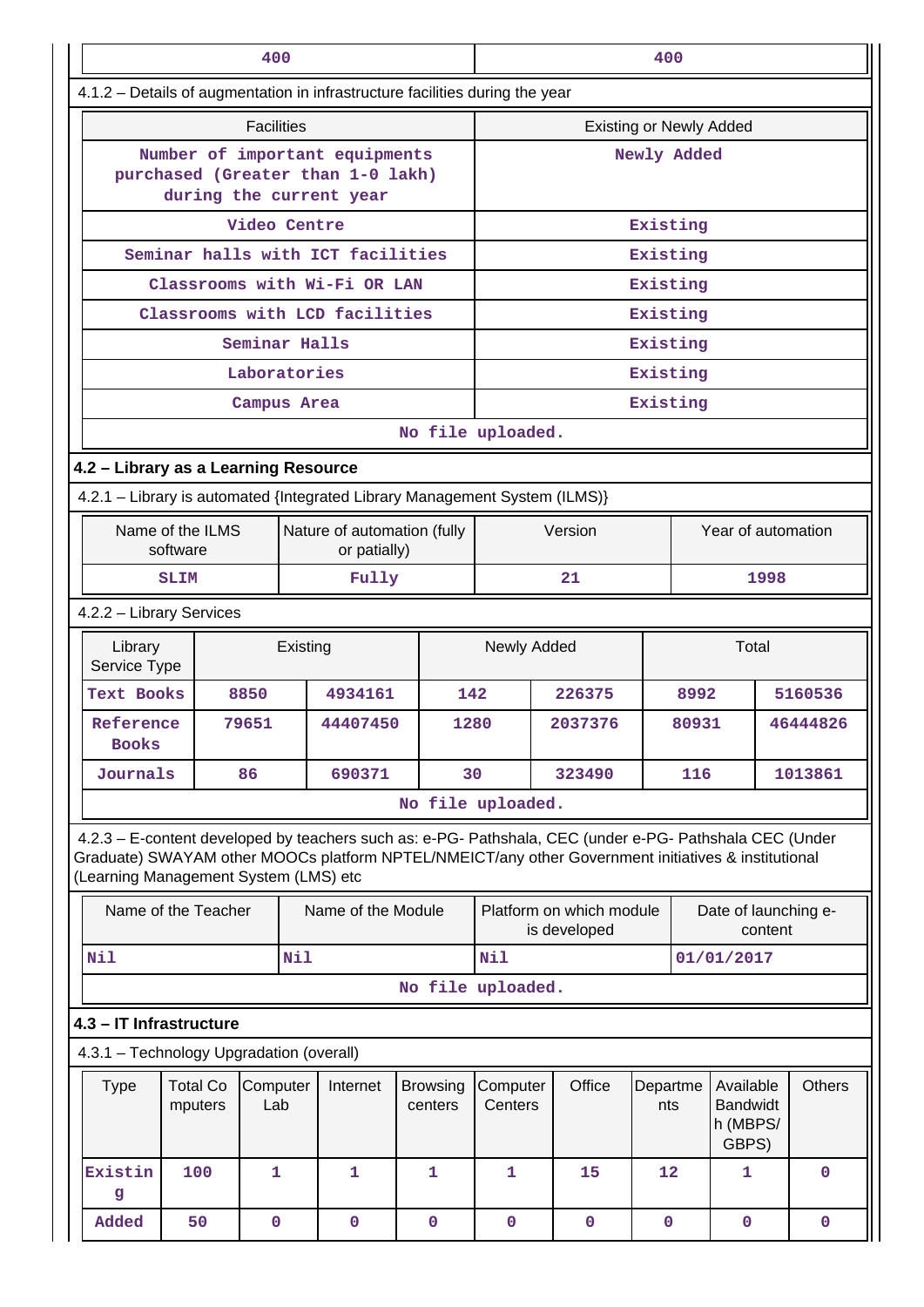| Total<br>150<br>1                                                                                                                                                                                                                                                                                                                                                                                                                                                                                                                                                                                                                                                                                                                                                                                                                                                                                                                                                                                                                                                                                                                                                                                                                                                                                                                                                                                                                                                                                                                                                                                                                                                                                                                                                                                                                                                                                                                                                                                                                                                                                                                                                                                                                                                                                                                                                                                                                                                                                                                                                                                                                                                                                             | 1                                                                | 1            | 1 | 15                                        | 12                 | 1                                                                           | 0 |  |  |
|---------------------------------------------------------------------------------------------------------------------------------------------------------------------------------------------------------------------------------------------------------------------------------------------------------------------------------------------------------------------------------------------------------------------------------------------------------------------------------------------------------------------------------------------------------------------------------------------------------------------------------------------------------------------------------------------------------------------------------------------------------------------------------------------------------------------------------------------------------------------------------------------------------------------------------------------------------------------------------------------------------------------------------------------------------------------------------------------------------------------------------------------------------------------------------------------------------------------------------------------------------------------------------------------------------------------------------------------------------------------------------------------------------------------------------------------------------------------------------------------------------------------------------------------------------------------------------------------------------------------------------------------------------------------------------------------------------------------------------------------------------------------------------------------------------------------------------------------------------------------------------------------------------------------------------------------------------------------------------------------------------------------------------------------------------------------------------------------------------------------------------------------------------------------------------------------------------------------------------------------------------------------------------------------------------------------------------------------------------------------------------------------------------------------------------------------------------------------------------------------------------------------------------------------------------------------------------------------------------------------------------------------------------------------------------------------------------------|------------------------------------------------------------------|--------------|---|-------------------------------------------|--------------------|-----------------------------------------------------------------------------|---|--|--|
| 4.3.2 - Bandwidth available of internet connection in the Institution (Leased line)                                                                                                                                                                                                                                                                                                                                                                                                                                                                                                                                                                                                                                                                                                                                                                                                                                                                                                                                                                                                                                                                                                                                                                                                                                                                                                                                                                                                                                                                                                                                                                                                                                                                                                                                                                                                                                                                                                                                                                                                                                                                                                                                                                                                                                                                                                                                                                                                                                                                                                                                                                                                                           |                                                                  |              |   |                                           |                    |                                                                             |   |  |  |
|                                                                                                                                                                                                                                                                                                                                                                                                                                                                                                                                                                                                                                                                                                                                                                                                                                                                                                                                                                                                                                                                                                                                                                                                                                                                                                                                                                                                                                                                                                                                                                                                                                                                                                                                                                                                                                                                                                                                                                                                                                                                                                                                                                                                                                                                                                                                                                                                                                                                                                                                                                                                                                                                                                               |                                                                  | 1 MBPS/ GBPS |   |                                           |                    |                                                                             |   |  |  |
| 4.3.3 - Facility for e-content                                                                                                                                                                                                                                                                                                                                                                                                                                                                                                                                                                                                                                                                                                                                                                                                                                                                                                                                                                                                                                                                                                                                                                                                                                                                                                                                                                                                                                                                                                                                                                                                                                                                                                                                                                                                                                                                                                                                                                                                                                                                                                                                                                                                                                                                                                                                                                                                                                                                                                                                                                                                                                                                                |                                                                  |              |   |                                           |                    |                                                                             |   |  |  |
| Name of the e-content development facility                                                                                                                                                                                                                                                                                                                                                                                                                                                                                                                                                                                                                                                                                                                                                                                                                                                                                                                                                                                                                                                                                                                                                                                                                                                                                                                                                                                                                                                                                                                                                                                                                                                                                                                                                                                                                                                                                                                                                                                                                                                                                                                                                                                                                                                                                                                                                                                                                                                                                                                                                                                                                                                                    |                                                                  |              |   |                                           | recording facility | Provide the link of the videos and media centre and                         |   |  |  |
| Multimedia section                                                                                                                                                                                                                                                                                                                                                                                                                                                                                                                                                                                                                                                                                                                                                                                                                                                                                                                                                                                                                                                                                                                                                                                                                                                                                                                                                                                                                                                                                                                                                                                                                                                                                                                                                                                                                                                                                                                                                                                                                                                                                                                                                                                                                                                                                                                                                                                                                                                                                                                                                                                                                                                                                            |                                                                  |              |   |                                           |                    | https://www.cihts.ac.in/Webpage/cmspage<br>.aspx?catid=6&postid=75&BrCode=1 |   |  |  |
| 4.4 - Maintenance of Campus Infrastructure                                                                                                                                                                                                                                                                                                                                                                                                                                                                                                                                                                                                                                                                                                                                                                                                                                                                                                                                                                                                                                                                                                                                                                                                                                                                                                                                                                                                                                                                                                                                                                                                                                                                                                                                                                                                                                                                                                                                                                                                                                                                                                                                                                                                                                                                                                                                                                                                                                                                                                                                                                                                                                                                    |                                                                  |              |   |                                           |                    |                                                                             |   |  |  |
| 4.4.1 – Expenditure incurred on maintenance of physical facilities and academic support facilities, excluding salary<br>component, during the year                                                                                                                                                                                                                                                                                                                                                                                                                                                                                                                                                                                                                                                                                                                                                                                                                                                                                                                                                                                                                                                                                                                                                                                                                                                                                                                                                                                                                                                                                                                                                                                                                                                                                                                                                                                                                                                                                                                                                                                                                                                                                                                                                                                                                                                                                                                                                                                                                                                                                                                                                            |                                                                  |              |   |                                           |                    |                                                                             |   |  |  |
| Assigned Budget on<br>academic facilities                                                                                                                                                                                                                                                                                                                                                                                                                                                                                                                                                                                                                                                                                                                                                                                                                                                                                                                                                                                                                                                                                                                                                                                                                                                                                                                                                                                                                                                                                                                                                                                                                                                                                                                                                                                                                                                                                                                                                                                                                                                                                                                                                                                                                                                                                                                                                                                                                                                                                                                                                                                                                                                                     | Expenditure incurred on<br>maintenance of academic<br>facilities |              |   | Assigned budget on<br>physical facilities |                    | Expenditure incurredon<br>maintenance of physical<br>facilites              |   |  |  |
| 41000223                                                                                                                                                                                                                                                                                                                                                                                                                                                                                                                                                                                                                                                                                                                                                                                                                                                                                                                                                                                                                                                                                                                                                                                                                                                                                                                                                                                                                                                                                                                                                                                                                                                                                                                                                                                                                                                                                                                                                                                                                                                                                                                                                                                                                                                                                                                                                                                                                                                                                                                                                                                                                                                                                                      | 13258495                                                         |              |   | 61500335                                  |                    | 84432864                                                                    |   |  |  |
| 4.4.2 – Procedures and policies for maintaining and utilizing physical, academic and support facilities - laboratory,<br>library, sports complex, computers, classrooms etc. (maximum 500 words) (information to be available in<br>institutional Website, provide link)                                                                                                                                                                                                                                                                                                                                                                                                                                                                                                                                                                                                                                                                                                                                                                                                                                                                                                                                                                                                                                                                                                                                                                                                                                                                                                                                                                                                                                                                                                                                                                                                                                                                                                                                                                                                                                                                                                                                                                                                                                                                                                                                                                                                                                                                                                                                                                                                                                      |                                                                  |              |   |                                           |                    |                                                                             |   |  |  |
| physical, academic and support facilities - laboratory, library, sports<br>complex, computers, classrooms etc. The institute has maintenance wing that<br>oversees the maintenance of buildings, classrooms and laboratories. The<br>maintenance wing is headed by the Registrar who in turn monitors the work of<br>the Supervisor at the next level. The infrastructure pertaining to physical,<br>academic and support facilities in institute are regularly maintained to ensure<br>that they are of maximum benefit to the students as well as teaching and<br>nonteaching staff. Staff members are deputed to ensure maintenance of the<br>campus. There are various committees like Library, Sports, Website Development,<br>Gardening, Canteen, etc. to ensure proper maintenance and upkeep. Suitable<br>budget is allocated every year for the maintenance of various facilities. The<br>various committees meet regularly to monitor the optimum use of infrastructure<br>which is accessible to the students and staff of the Institute. Most of the<br>lectures take place in classrooms with projector, microphone and speakers. This<br>is to ensure usage of new audio-visual pedagogical techniques during the<br>teaching process. Along with this we have open classrooms where lecture is<br>given. The institute has a Multimedia Section and Computer Section and there<br>are technical assistants to ensure proper upkeep of the various ICT enabled<br>classrooms including computer centre. The Computer Lab has been set up to be<br>used by various departments. Students make extensive use of the facility for<br>reading and research. The campus also offers facilities such as Canteen, Common<br>Room and Gymnasium. A OPD dispensary and Hospital with doctor and nurse is<br>available in the campus for first aid and hospitalization cases. There is<br>Atisha Hall where plays and other cultural activities are performed. Both the<br>Library and administration section of the institute have undergone<br>computerization. The library is fully digitized and is open even after class<br>hours. It has computer terminals with internet facility and large reading<br>spaces. A regular update on new additions is provided by the library. A library<br>committee works regularly to oversee the functioning of the library and various<br>other committees' coordinate with each other to enable the students to get<br>maximum exposure and participation and also to avail all the facilities<br>provided by the Institute. An eco-friendly environment is of prime importance<br>in the Institute. Sports and Games is an internal part of the Institute and |                                                                  |              |   |                                           |                    |                                                                             |   |  |  |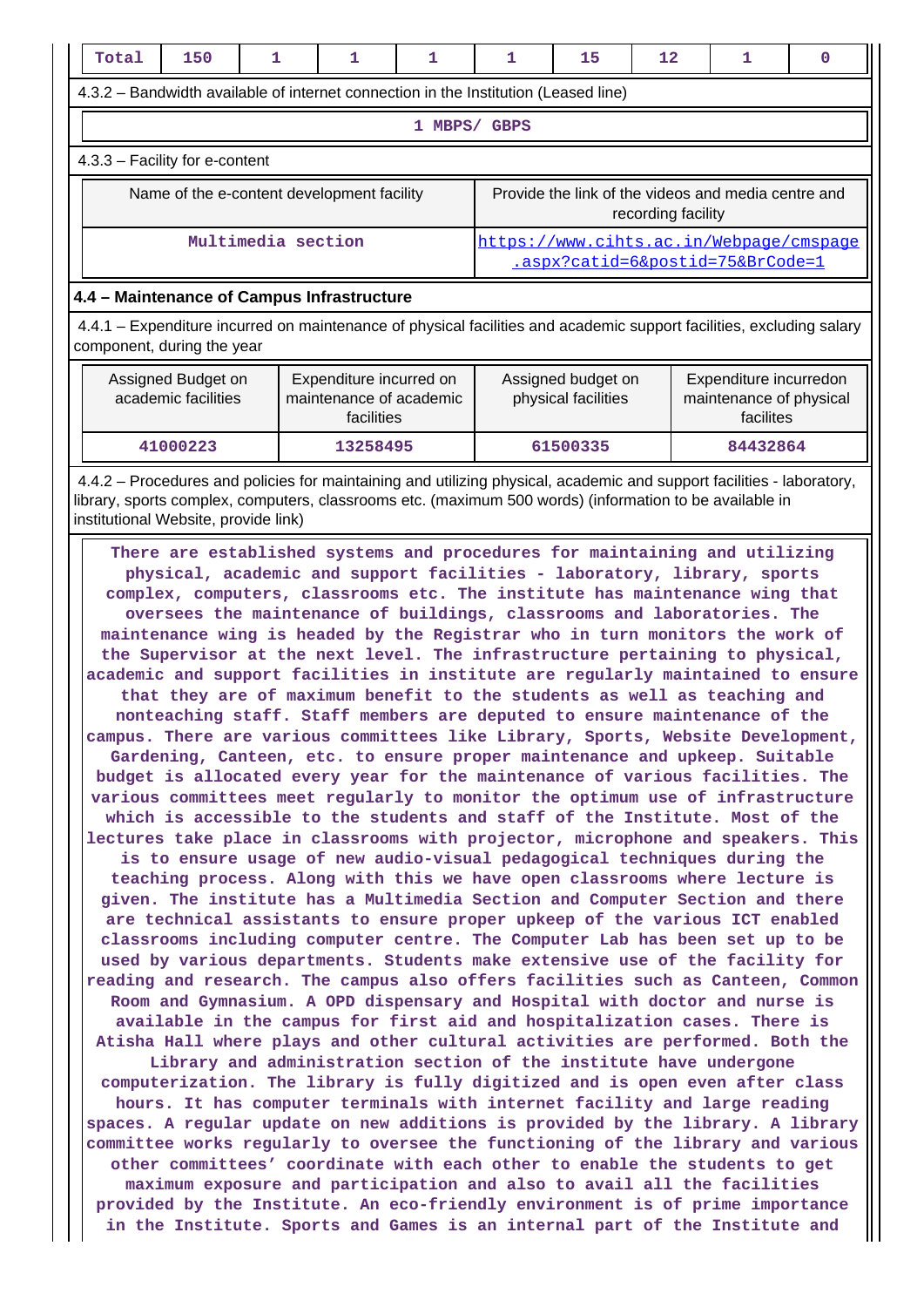**coaches are available for the students – Table Tennis, Baseball, Volleyball, Badminton Court are few of the highlights Solar panels and garbage segregation in the hostel and residential are takes care of the environmental needs.**

### <https://www.cihts.ac.in/Webpage/index.aspx>

## **CRITERION V – STUDENT SUPPORT AND PROGRESSION**

#### **5.1 – Student Support**

## 5.1.1 – Scholarships and Financial Support

|                                         | Name/Title of the scheme | Number of students | Amount in Rupees |  |  |  |  |  |  |
|-----------------------------------------|--------------------------|--------------------|------------------|--|--|--|--|--|--|
| Financial Support<br>from institution   | Government Scheme        | 167                | 1706400          |  |  |  |  |  |  |
| Financial Support<br>from Other Sources |                          |                    |                  |  |  |  |  |  |  |
| a) National                             | Nil                      | 0                  |                  |  |  |  |  |  |  |
| b) International                        | Nil                      | O                  |                  |  |  |  |  |  |  |
|                                         | No file uploaded.        |                    |                  |  |  |  |  |  |  |

 5.1.2 – Number of capability enhancement and development schemes such as Soft skill development, Remedial coaching, Language lab, Bridge courses, Yoga, Meditation, Personal Counselling and Mentoring etc.,

| No Data Entered/Not Applicable !!! |  |  |  |  |  |  |  |  |  |
|------------------------------------|--|--|--|--|--|--|--|--|--|
| View File                          |  |  |  |  |  |  |  |  |  |

 5.1.3 – Students benefited by guidance for competitive examinations and career counselling offered by the institution during the year

| Year | Name of the<br>scheme | Number of<br>benefited<br>students for<br>competitive<br>examination | Number of<br>benefited<br>students by<br>career<br>counseling<br>activities | Number of<br>students who<br>have passedin<br>the comp. exam | Number of<br>studentsp placed |
|------|-----------------------|----------------------------------------------------------------------|-----------------------------------------------------------------------------|--------------------------------------------------------------|-------------------------------|
| 2017 | Nil                   |                                                                      |                                                                             |                                                              |                               |
|      |                       |                                                                      |                                                                             |                                                              |                               |

**No file uploaded.**

 5.1.4 – Institutional mechanism for transparency, timely redressal of student grievances, Prevention of sexual harassment and ragging cases during the year

| Total grievances received | Number of grievances redressed | Avg. number of days for grievance<br>redressal |
|---------------------------|--------------------------------|------------------------------------------------|
|                           |                                |                                                |

## **5.2 – Student Progression**

5.2.1 – Details of campus placement during the year

|                                    | On campus                             |                              | Off campus                         |                                       |                              |  |  |  |  |  |
|------------------------------------|---------------------------------------|------------------------------|------------------------------------|---------------------------------------|------------------------------|--|--|--|--|--|
| Nameof<br>organizations<br>visited | Number of<br>students<br>participated | Number of<br>stduents placed | Nameof<br>organizations<br>visited | Number of<br>students<br>participated | Number of<br>stduents placed |  |  |  |  |  |
| Nil                                |                                       |                              | Nil                                |                                       |                              |  |  |  |  |  |
|                                    | No file uploaded.                     |                              |                                    |                                       |                              |  |  |  |  |  |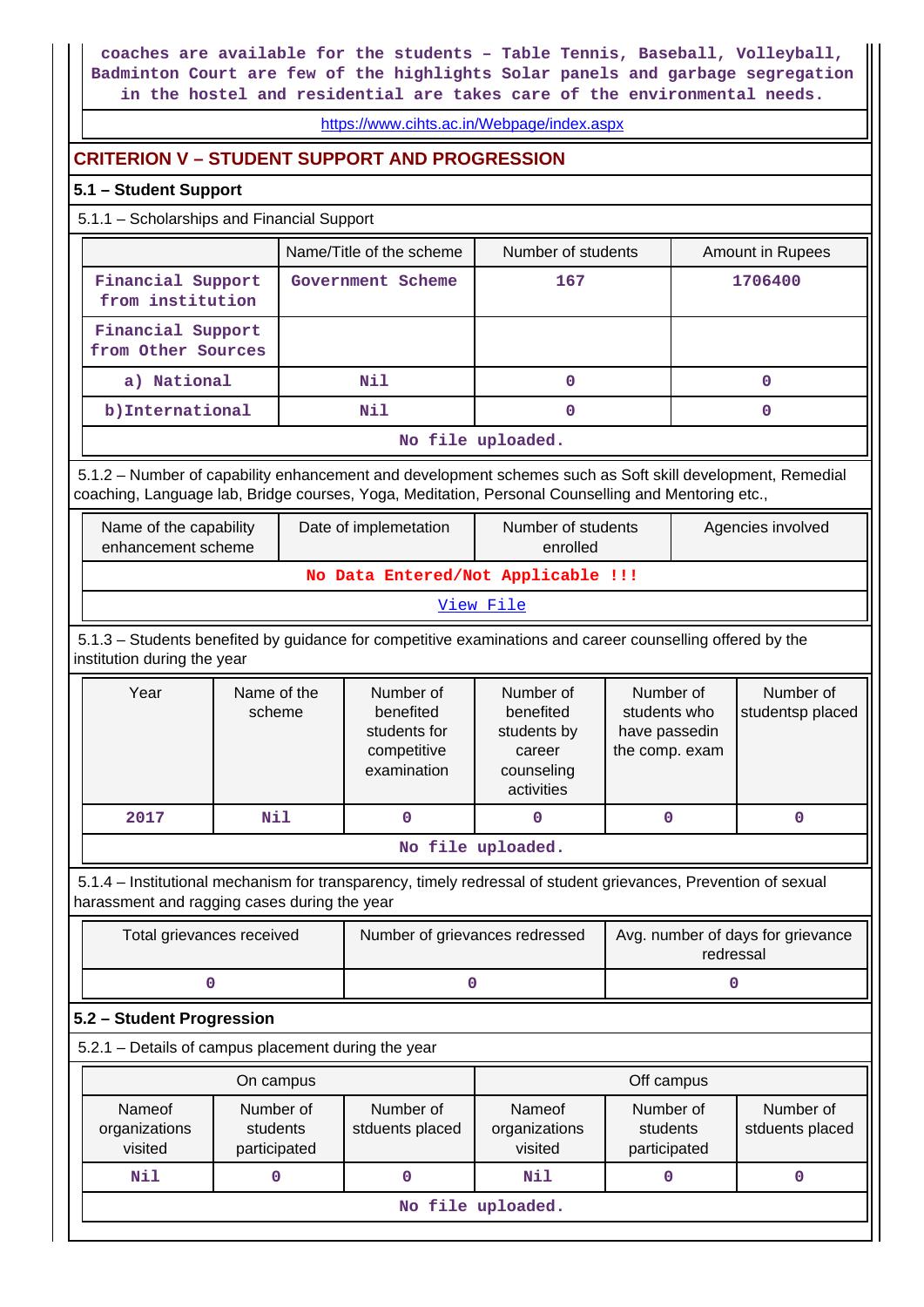| 5.2.2 - Student progression to higher education in percentage during the year                                                                                                  |                                                                                                                                                                                        |                                     |                                                                      |                               |                                     |                               |                                         |                                             |  |
|--------------------------------------------------------------------------------------------------------------------------------------------------------------------------------|----------------------------------------------------------------------------------------------------------------------------------------------------------------------------------------|-------------------------------------|----------------------------------------------------------------------|-------------------------------|-------------------------------------|-------------------------------|-----------------------------------------|---------------------------------------------|--|
| Year                                                                                                                                                                           | Number of<br>students<br>enrolling into<br>higher education                                                                                                                            | Programme<br>graduated from         |                                                                      | Depratment<br>graduated from  |                                     | Name of<br>institution joined |                                         | Name of<br>programme<br>admitted to         |  |
| 2018                                                                                                                                                                           | 12                                                                                                                                                                                     | Shastri<br>(Buddhist<br>Philosophy) |                                                                      |                               | <b>Buddhist</b><br>Philosophy       |                               | CIHTS,<br>Sarnath,<br>Varanasi          | Acharya in<br><b>Buddhist</b><br>Philosophy |  |
| 2018                                                                                                                                                                           | 12                                                                                                                                                                                     | Shastri<br>(Buddhist<br>Philosophy) |                                                                      |                               | <b>Buddhist</b><br>Philosophy       |                               | CIHTS,<br>Sarnath,<br>Varanasi          | Acharya in<br>Tibetan<br>Language           |  |
| 2018                                                                                                                                                                           | 4                                                                                                                                                                                      |                                     | Shastri<br><b>Buddhist</b><br>(Buddhist<br>Philosophy<br>Philosophy) |                               |                                     |                               | CIHTS,<br>Sarnath,<br>Varanasi          | Acharya in<br>Tibetan<br>History            |  |
| 2018                                                                                                                                                                           | 1                                                                                                                                                                                      | B.F.A.                              |                                                                      |                               | Fine Arts                           |                               | CIHTS,<br>Sarnath,<br>Varanasi          | M.F.A.                                      |  |
| 2018                                                                                                                                                                           | $\mathbf{1}$                                                                                                                                                                           | M.Phil.<br>(Buddhist<br>Philosophy) |                                                                      | <b>Buddhist</b><br>Philosophy |                                     |                               | CIHTS,<br>Sarnath,<br>Varanasi          | Ph.D.                                       |  |
|                                                                                                                                                                                |                                                                                                                                                                                        |                                     | No file uploaded.                                                    |                               |                                     |                               |                                         |                                             |  |
|                                                                                                                                                                                | 5.2.3 - Students qualifying in state/ national/ international level examinations during the year<br>(eg:NET/SET/SLET/GATE/GMAT/CAT/GRE/TOFEL/Civil Services/State Government Services) |                                     |                                                                      |                               |                                     |                               |                                         |                                             |  |
|                                                                                                                                                                                | Items                                                                                                                                                                                  |                                     |                                                                      |                               |                                     |                               | Number of students selected/ qualifying |                                             |  |
|                                                                                                                                                                                | Any Other<br>0                                                                                                                                                                         |                                     |                                                                      |                               |                                     |                               |                                         |                                             |  |
| No file uploaded.                                                                                                                                                              |                                                                                                                                                                                        |                                     |                                                                      |                               |                                     |                               |                                         |                                             |  |
| 5.2.4 - Sports and cultural activities / competitions organised at the institution level during the year                                                                       |                                                                                                                                                                                        |                                     |                                                                      |                               |                                     |                               |                                         |                                             |  |
|                                                                                                                                                                                | Activity                                                                                                                                                                               |                                     | Level                                                                |                               |                                     |                               | <b>Number of Participants</b>           |                                             |  |
|                                                                                                                                                                                | International Day of Yoga                                                                                                                                                              |                                     | University                                                           |                               |                                     |                               | 100                                     |                                             |  |
|                                                                                                                                                                                | Prof. Lal Mani Joshi<br>University<br>110<br>Football Tournamnet                                                                                                                       |                                     |                                                                      |                               |                                     |                               |                                         |                                             |  |
| University<br>Cultural Show Competition<br>105                                                                                                                                 |                                                                                                                                                                                        |                                     |                                                                      |                               |                                     |                               |                                         |                                             |  |
|                                                                                                                                                                                | Talent Show Competititon                                                                                                                                                               |                                     | University                                                           | 113                           |                                     |                               |                                         |                                             |  |
|                                                                                                                                                                                | Losar cultural dance show                                                                                                                                                              |                                     | University                                                           |                               |                                     | 80                            |                                         |                                             |  |
|                                                                                                                                                                                |                                                                                                                                                                                        |                                     | No file uploaded.                                                    |                               |                                     |                               |                                         |                                             |  |
| 5.3 - Student Participation and Activities                                                                                                                                     |                                                                                                                                                                                        |                                     |                                                                      |                               |                                     |                               |                                         |                                             |  |
| 5.3.1 – Number of awards/medals for outstanding performance in sports/cultural activities at national/international<br>level (award for a team event should be counted as one) |                                                                                                                                                                                        |                                     |                                                                      |                               |                                     |                               |                                         |                                             |  |
| Year                                                                                                                                                                           | Name of the<br>award/medal                                                                                                                                                             | National/<br>Internaional           | Number of<br>awards for<br>Sports                                    |                               | Number of<br>awards for<br>Cultural | Student ID<br>number          |                                         | Name of the<br>student                      |  |
| 2017                                                                                                                                                                           | Nil                                                                                                                                                                                    | National                            | 0                                                                    |                               | 0                                   |                               | 0                                       | Nil                                         |  |
|                                                                                                                                                                                |                                                                                                                                                                                        |                                     | No file uploaded.                                                    |                               |                                     |                               |                                         |                                             |  |
| 5.3.2 - Activity of Student Council & representation of students on academic & administrative bodies/committees of<br>the institution (maximum 500 words)                      |                                                                                                                                                                                        |                                     |                                                                      |                               |                                     |                               |                                         |                                             |  |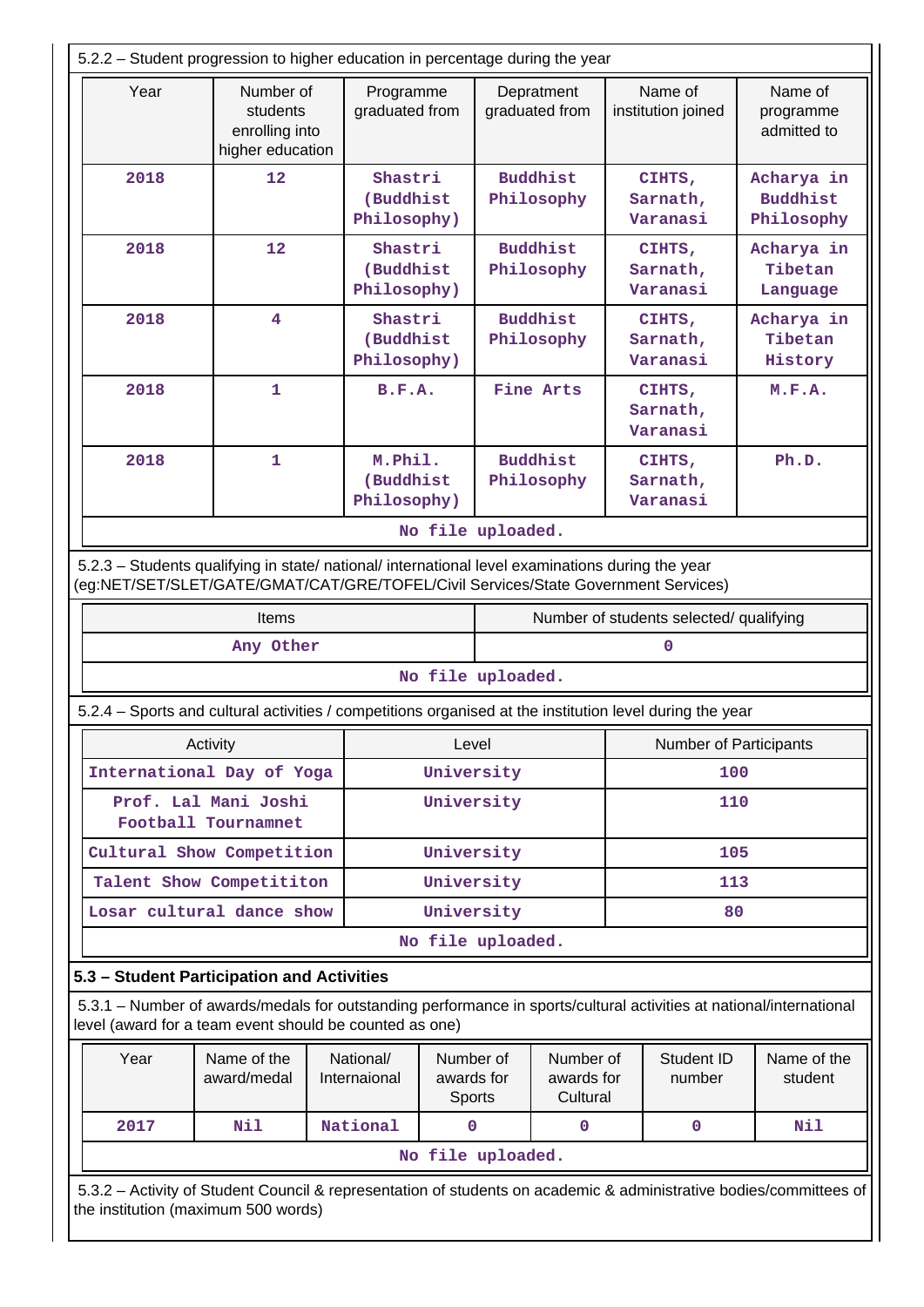**Student Welfare Association (SWA) The Student welfare association (SWA) which is an elected body of the students with the President, Vice-President, Secretary, Treasurer, and Assistant Treasurer looking after general areas. Remaining members have portfolios like Medical In-charge, Sports In-charge, Culture Secretary. The SWA organizes various activities, the following are some of the events which are regularly conducted: 1. Freshman student orientation camp in the beginning of session. 2. Winter camps for senior students on selected topics 3. Seminar, Workshops and Talks All these programs contribute to student's knowledge and skills. They organize the yearly educational tour for senior students visiting different places related to Buddhism. Students actively participate in discussions with teachers, HoD's, Deans and the Vice Chancellor with respect to syllabus design, programs and other academic activities as well as administrative matters. They also organize sports events like football tournament, basketball tournament, Futsal league, badminton, track and field and other cultural events. This institute has a very effective decentralized system, as the participation of the students has been insured in the different committees of the institution.**

#### **5.4 – Alumni Engagement**

5.4.1 – Whether the institution has registered Alumni Association?

 **Yes**

 **The CIHTS has an active Alumni Association named AACUTS having almost 250 Alumni, registered as permanent member of AACUTS. A meeting of the Alumni held on 5th November, 2014 in which the honorable Vice Chancellor, Prof. Geshe N. Samten addressed and announced the formation of the Alumni Association of CUTS. 1. Formal approval of the formation of Alumni Association of CUTS passed in BoG meeting held on 10th January, 2015. 2. The first executive committee meeting of AACUTS was held on 27th January, 2016. Item discussed in the meeting were accomplished. In 2014, the Felicitation Organizing Committee compiled and published a SOUVENIR which contents: Development of the CIHTS 1. Profile of Alumni serving in top raking post in Monastic Education. 2. Profile of Alumni in top raking post in Academy Culture. 3. Profile of Alumni in top raking post in Public Services. 4. Profile of Alumni in Buddhist Centers Around the Worlds. In 2017-2018, the executive members of AACUTS have attempted to upgrade the above profile of CIHTS. Profile Form were uploaded in alumnicuts67@gmail.com and requested to fill up the form sent to us with their latest photograph. Financial Contribution: The Alumni Association regularly contribute the financial support to CIHTS on behalf of Alumni of CIHTS**

5.4.2 – No. of registered Alumni:

**316** 

5.4.3 – Alumni contribution during the year (in Rupees) :

**3355963.76**

5.4.4 – Meetings/activities organized by Alumni Association :

 **Congregation of CIHTS Alumni on the occasion of Golden Jubilee Calibration of CIHTS.**

#### **CRITERION VI – GOVERNANCE, LEADERSHIP AND MANAGEMENT**

**6.1 – Institutional Vision and Leadership**

 6.1.1 – Mention two practices of decentralization and participative management during the last year (maximum 500 words)

**Each department functions as an autonomous unit with each department head /**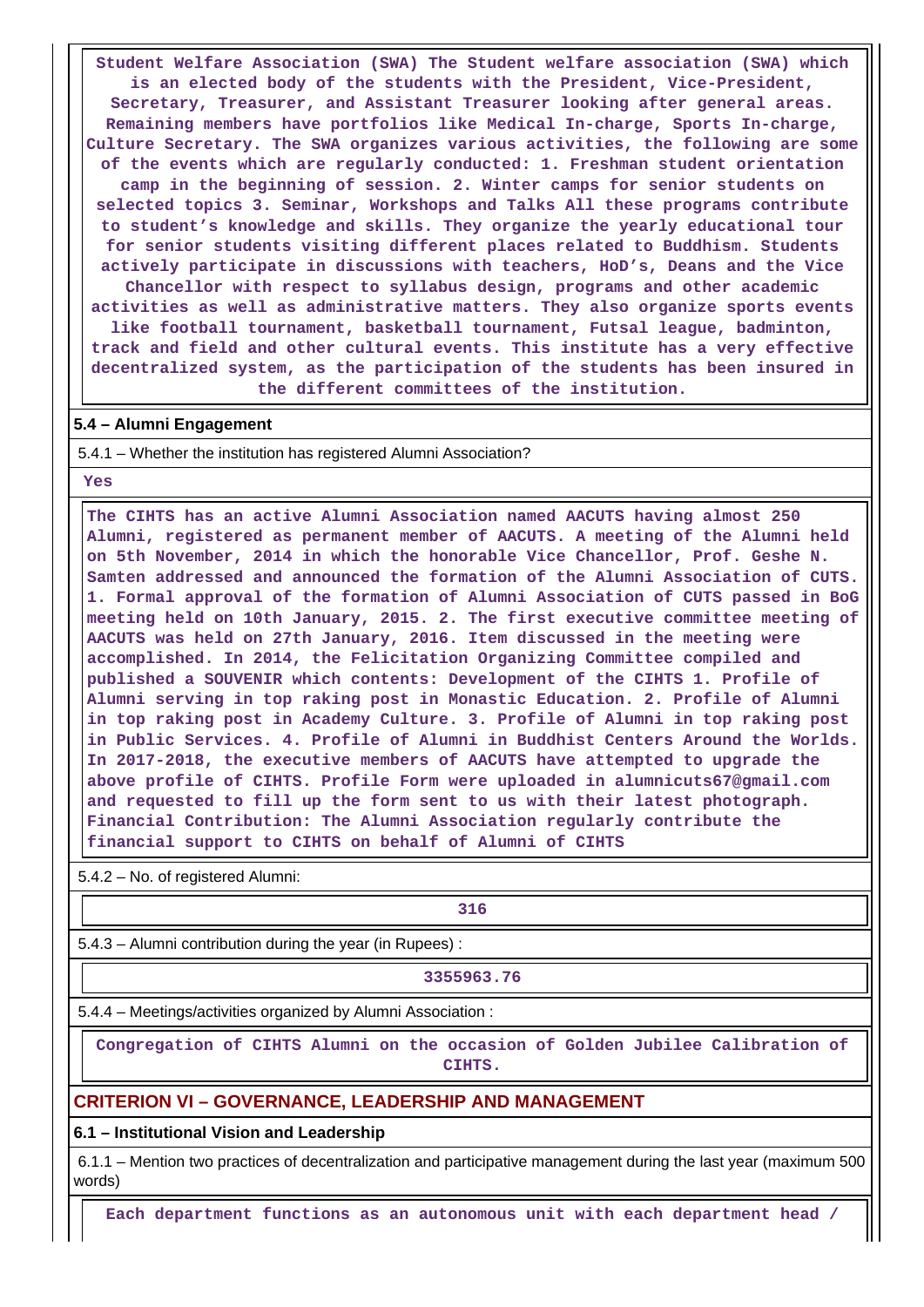**faculty coordinator given the freedom to arrange activities and administer the department whilst keeping the Institute's vision in mind. It is in this context that seminars, conferences and workshops are successfully organised. IQAC meetings are conducted once during an academic year. The Honorable Vice Chancellor is the Chairman of IQAC Cell. There is a senior member of the faculty staff who is appointed as the coordinator who initiates discussions and arranges various programmes for the Institute academic staff. Other members include some senior faculty staff members senior administrative staff like, Registrar, a representative from the non-teaching staff besides student's representatives both current and alumni.**

6.1.2 – Does the institution have a Management Information System (MIS)?

**No. 2. In the case of the case of the case of the case of the case of the case of the case of the case of the case of the case of the case of the case of the case of the case of the case of the case of the case of the cas** 

### **6.2 – Strategy Development and Deployment**

6.2.1 – Quality improvement strategies adopted by the institution for each of the following (with in 100 words each):

| <b>Strategy Type</b>                                           | Details                                                                                                                                                                                                                                                                                        |  |  |  |  |  |  |
|----------------------------------------------------------------|------------------------------------------------------------------------------------------------------------------------------------------------------------------------------------------------------------------------------------------------------------------------------------------------|--|--|--|--|--|--|
| Admission of Students                                          | Admission of students is conducted via<br>an offline process.                                                                                                                                                                                                                                  |  |  |  |  |  |  |
| Industry Interaction / Collaboration                           | The Institute has so many<br>collaborations with other Institutions                                                                                                                                                                                                                            |  |  |  |  |  |  |
| Human Resource Management                                      | (a) Staff members were encouraged to<br>attend/participate in<br>seminars/conferences and also publish<br>papers. (b) They were also encouraged<br>to work on minor/major research<br>projects.                                                                                                |  |  |  |  |  |  |
| Library, ICT and Physical<br>Infrastructure / Instrumentation  | (a) Library: the SLIM Suite software<br>for the library was updated. (b)<br>Multimedia Section (c) Computer Lab                                                                                                                                                                                |  |  |  |  |  |  |
| Research and Development                                       | (a) The Institute has a separate<br>Section of research consisting four<br>sections as The Rare Buddhist Texts<br>Research Department, Dictionary<br>Department, Translation Department and<br>Restoration Department.                                                                         |  |  |  |  |  |  |
| Teaching and Learning                                          | (a) Most of the staff members have<br>adopted the use of ICT tools like,<br>PowerPoint presentations and guest<br>lectures as teaching methodologies. (b)<br>They also use educational videos and<br>apps.                                                                                     |  |  |  |  |  |  |
| Curriculum Development                                         | (a) The curriculum is prescribed by the<br>Institute is rich. The Institute<br>initiate and promote the dept. to<br>conduct BoS regularly to revise the<br>syllabus according to need. (b) The<br>Institute also encourages individual<br>departments to host workshops on<br>revised syllabi. |  |  |  |  |  |  |
| 6.2.2 – Implementation of e-governance in areas of operations: |                                                                                                                                                                                                                                                                                                |  |  |  |  |  |  |
| E-governace area                                               | Details                                                                                                                                                                                                                                                                                        |  |  |  |  |  |  |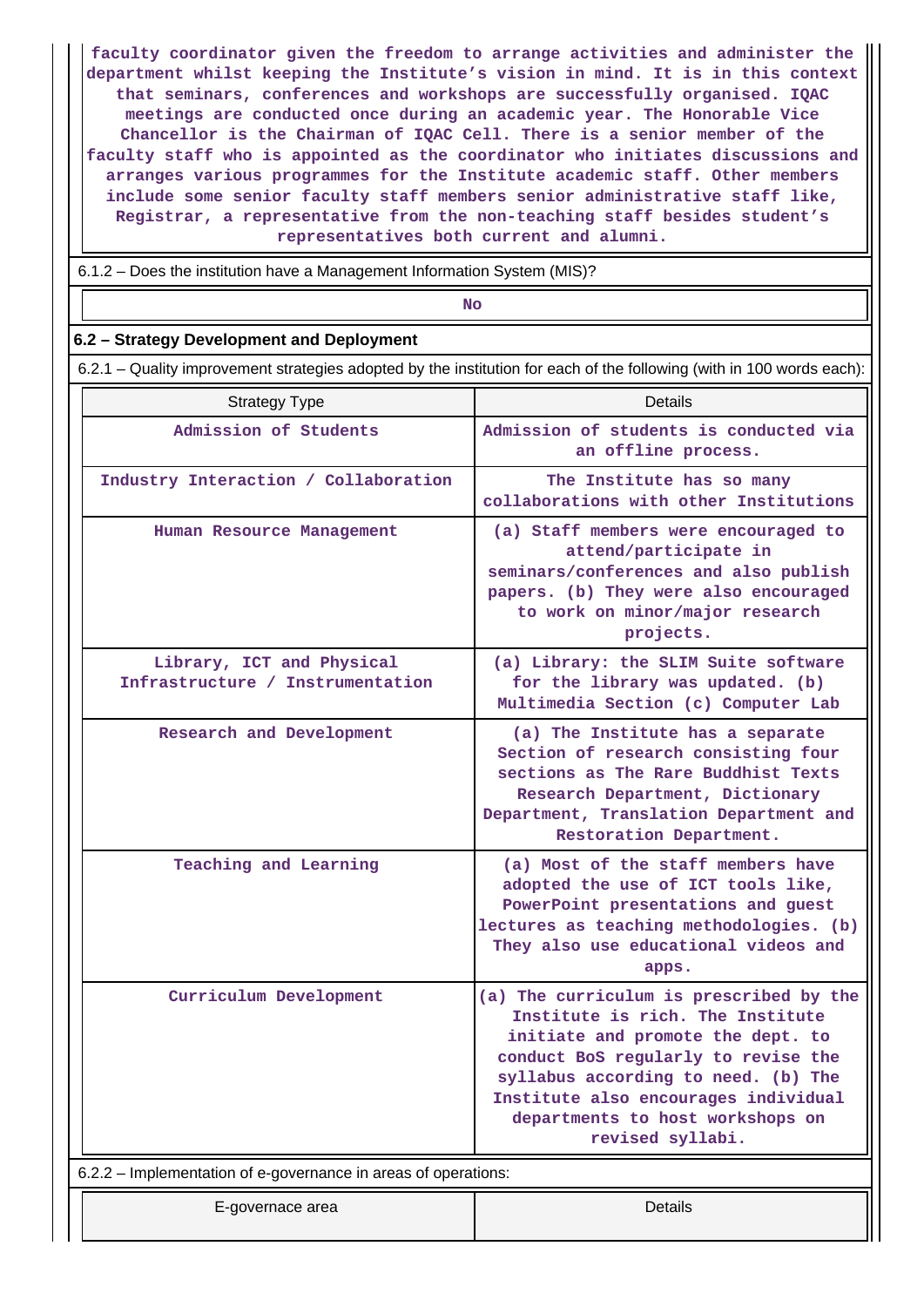|                                                                                                                                                                                            | Planning and Development                                                                                                                                                                         | Implemented in 2012                |                                     |                                                                                                                                                          |                     |                                                                                                                                                          |                                                                                                                                                          |                                                      |          |  |
|--------------------------------------------------------------------------------------------------------------------------------------------------------------------------------------------|--------------------------------------------------------------------------------------------------------------------------------------------------------------------------------------------------|------------------------------------|-------------------------------------|----------------------------------------------------------------------------------------------------------------------------------------------------------|---------------------|----------------------------------------------------------------------------------------------------------------------------------------------------------|----------------------------------------------------------------------------------------------------------------------------------------------------------|------------------------------------------------------|----------|--|
| Administration                                                                                                                                                                             |                                                                                                                                                                                                  |                                    |                                     |                                                                                                                                                          | Implemented in 2012 |                                                                                                                                                          |                                                                                                                                                          |                                                      |          |  |
| 6.3 - Faculty Empowerment Strategies                                                                                                                                                       |                                                                                                                                                                                                  |                                    |                                     |                                                                                                                                                          |                     |                                                                                                                                                          |                                                                                                                                                          |                                                      |          |  |
| 6.3.1 – Teachers provided with financial support to attend conferences / workshops and towards membership fee<br>of professional bodies during the year                                    |                                                                                                                                                                                                  |                                    |                                     |                                                                                                                                                          |                     |                                                                                                                                                          |                                                                                                                                                          |                                                      |          |  |
| Year                                                                                                                                                                                       |                                                                                                                                                                                                  | Name of Teacher                    |                                     | Name of conference/<br>workshop attended<br>for which financial<br>support provided                                                                      |                     | Name of the<br>professional body for<br>which membership<br>fee is provided                                                                              |                                                                                                                                                          | Amount of support                                    |          |  |
| 2017                                                                                                                                                                                       |                                                                                                                                                                                                  | Dr. Banarsi Lal                    |                                     | ??????? ??<br>?????? ???<br>???????? ?????<br>???????? ??<br>?????? ???? ??<br>???????, ?????<br>??? ??????,<br>?????? ??????<br>??? ??????<br>????????? |                     |                                                                                                                                                          | ??????? ??<br>?????? ???<br>???????? ?????<br>???????? ??<br>?????? ???? ??<br>???????, ?????<br>??? ??????,<br>?????? ??????<br>??? ??????<br>????????? |                                                      | 177490   |  |
| 2017                                                                                                                                                                                       |                                                                                                                                                                                                  | Dr. R. C. Negi                     |                                     | ??????? ??<br>?????? ???<br>???????? ?????<br>???????? ??<br>?????? ???? ??<br>???????, ?????<br>??? ??????,<br>?????? ??????<br>??? ??????<br>????????? |                     | ??????? ??<br>?????? ???<br>???????? ?????<br>???????? ??<br>?????? ???? ??<br>???????, ?????<br>??? ??????,<br>?????? ??????<br>??? ??????<br>????????? |                                                                                                                                                          | 177490                                               |          |  |
| No file uploaded.                                                                                                                                                                          |                                                                                                                                                                                                  |                                    |                                     |                                                                                                                                                          |                     |                                                                                                                                                          |                                                                                                                                                          |                                                      |          |  |
| 6.3.2 – Number of professional development / administrative training programmes organized by the University for<br>teaching and non teaching staff during the year                         |                                                                                                                                                                                                  |                                    |                                     |                                                                                                                                                          |                     |                                                                                                                                                          |                                                                                                                                                          |                                                      |          |  |
| Year                                                                                                                                                                                       | Title of the<br>Title of the<br>professional<br>administrative<br>development<br>training<br>programme<br>programme<br>organised for<br>organised for<br>teaching staff<br>non-teaching<br>staff |                                    | From date                           | To Date                                                                                                                                                  |                     | Number of<br>participants<br>(Teaching<br>staff)                                                                                                         |                                                                                                                                                          | Number of<br>participants<br>(non-teaching<br>staff) |          |  |
| 2017                                                                                                                                                                                       | Project<br><b>Based</b><br>Learning                                                                                                                                                              |                                    | Project<br><b>Based</b><br>Learning | 08/12/2017                                                                                                                                               | 09/12/2017          |                                                                                                                                                          | 10                                                                                                                                                       |                                                      | 12       |  |
|                                                                                                                                                                                            | No file uploaded.                                                                                                                                                                                |                                    |                                     |                                                                                                                                                          |                     |                                                                                                                                                          |                                                                                                                                                          |                                                      |          |  |
| 6.3.3 - No. of teachers attending professional development programmes, viz., Orientation Programme, Refresher<br>Course, Short Term Course, Faculty Development Programmes during the year |                                                                                                                                                                                                  |                                    |                                     |                                                                                                                                                          |                     |                                                                                                                                                          |                                                                                                                                                          |                                                      |          |  |
| Title of the<br>professional<br>development<br>programme                                                                                                                                   |                                                                                                                                                                                                  | Number of teachers<br>who attended |                                     |                                                                                                                                                          | From Date           |                                                                                                                                                          | To date                                                                                                                                                  |                                                      | Duration |  |
| Refresher<br>Course in                                                                                                                                                                     |                                                                                                                                                                                                  | $\mathbf{1}$                       |                                     | 06/09/2017                                                                                                                                               |                     | 26/09/2017                                                                                                                                               |                                                                                                                                                          | 20                                                   |          |  |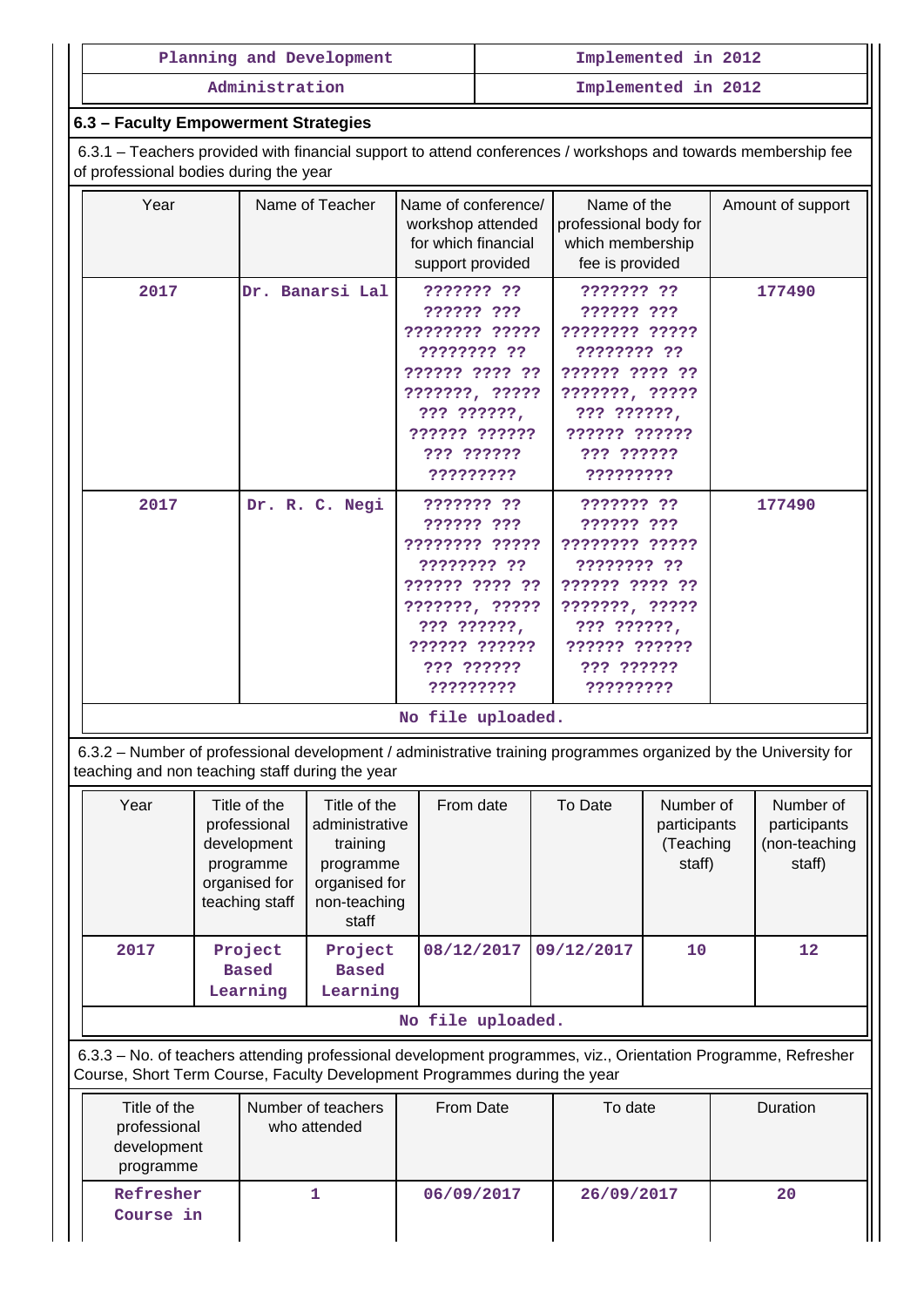| Global Studies<br>at ASC, Jamia<br>Millia Islamia<br>University,<br>Delhi                                                                                                                                                                                                                                                                                                                                                                                                                                                                                                                                                                                                         |                        |                               |            |          |                 |  |                  |  |  |
|-----------------------------------------------------------------------------------------------------------------------------------------------------------------------------------------------------------------------------------------------------------------------------------------------------------------------------------------------------------------------------------------------------------------------------------------------------------------------------------------------------------------------------------------------------------------------------------------------------------------------------------------------------------------------------------|------------------------|-------------------------------|------------|----------|-----------------|--|------------------|--|--|
| Project- Based<br>Learning                                                                                                                                                                                                                                                                                                                                                                                                                                                                                                                                                                                                                                                        | $\overline{2}$         |                               | 08/12/2017 |          | 09/12/2017      |  | $\overline{2}$   |  |  |
| Intensive<br>Language<br>Program                                                                                                                                                                                                                                                                                                                                                                                                                                                                                                                                                                                                                                                  | 1                      |                               | 01/04/2018 |          | 15/06/2018      |  | 76               |  |  |
| No file uploaded.                                                                                                                                                                                                                                                                                                                                                                                                                                                                                                                                                                                                                                                                 |                        |                               |            |          |                 |  |                  |  |  |
| 6.3.4 – Faculty and Staff recruitment (no. for permanent recruitment):                                                                                                                                                                                                                                                                                                                                                                                                                                                                                                                                                                                                            |                        |                               |            |          |                 |  |                  |  |  |
|                                                                                                                                                                                                                                                                                                                                                                                                                                                                                                                                                                                                                                                                                   | Teaching               |                               |            |          | Non-teaching    |  |                  |  |  |
| Permanent                                                                                                                                                                                                                                                                                                                                                                                                                                                                                                                                                                                                                                                                         |                        | <b>Full Time</b>              | Permanent  |          |                 |  | <b>Full Time</b> |  |  |
| 35                                                                                                                                                                                                                                                                                                                                                                                                                                                                                                                                                                                                                                                                                |                        | 35                            |            | 96       | 61              |  |                  |  |  |
| $6.3.5$ – Welfare schemes for                                                                                                                                                                                                                                                                                                                                                                                                                                                                                                                                                                                                                                                     |                        |                               |            |          |                 |  |                  |  |  |
| Teaching                                                                                                                                                                                                                                                                                                                                                                                                                                                                                                                                                                                                                                                                          |                        | Non-teaching                  |            |          | <b>Students</b> |  |                  |  |  |
| 10                                                                                                                                                                                                                                                                                                                                                                                                                                                                                                                                                                                                                                                                                |                        | 11                            |            |          |                 |  | 7                |  |  |
| 6.4 - Financial Management and Resource Mobilization                                                                                                                                                                                                                                                                                                                                                                                                                                                                                                                                                                                                                              |                        |                               |            |          |                 |  |                  |  |  |
| 6.4.1 – Institution conducts internal and external financial audits regularly (with in 100 words each)                                                                                                                                                                                                                                                                                                                                                                                                                                                                                                                                                                            |                        |                               |            |          |                 |  |                  |  |  |
| the institute accounts, which consists of various fund heads. The preparation<br>of the internal audit of entrusted M/s. Bisen and Associates a reputed<br>Chartered Accountant firm, has been completed. After the internal audit report<br>is ready, it will be placed before the Governing Body (GB) meeting. After<br>acceptance of the report in the GB meeting, the Directorate of Audit (Local<br>Fund), Government of Uttar Pradesh, will be invited officially to audit the<br>Institute accounts, which conducts the external audit. Audit for PMMMMMTT<br>grants are done separately. All Audit Reports of the Institute are uploaded in<br>the institutional website. |                        |                               |            |          |                 |  |                  |  |  |
| 6.4.2 - Funds / Grants received from management, non-government bodies, individuals, philanthropies during the<br>year(not covered in Criterion III)                                                                                                                                                                                                                                                                                                                                                                                                                                                                                                                              |                        |                               |            |          |                 |  |                  |  |  |
| Name of the non government<br>funding agencies /individuals                                                                                                                                                                                                                                                                                                                                                                                                                                                                                                                                                                                                                       |                        | Funds/ Grnats received in Rs. |            |          | Purpose         |  |                  |  |  |
|                                                                                                                                                                                                                                                                                                                                                                                                                                                                                                                                                                                                                                                                                   | Dharamshala Fund       |                               |            | 114000   |                 |  | Donation         |  |  |
|                                                                                                                                                                                                                                                                                                                                                                                                                                                                                                                                                                                                                                                                                   | No file uploaded.      |                               |            |          |                 |  |                  |  |  |
| 6.4.3 - Total corpus fund generated                                                                                                                                                                                                                                                                                                                                                                                                                                                                                                                                                                                                                                               |                        |                               |            |          |                 |  |                  |  |  |
| 53001666                                                                                                                                                                                                                                                                                                                                                                                                                                                                                                                                                                                                                                                                          |                        |                               |            |          |                 |  |                  |  |  |
| 6.5 - Internal Quality Assurance System                                                                                                                                                                                                                                                                                                                                                                                                                                                                                                                                                                                                                                           |                        |                               |            |          |                 |  |                  |  |  |
| 6.5.1 - Whether Academic and Administrative Audit (AAA) has been done?                                                                                                                                                                                                                                                                                                                                                                                                                                                                                                                                                                                                            |                        |                               |            |          |                 |  |                  |  |  |
| External<br><b>Audit Type</b>                                                                                                                                                                                                                                                                                                                                                                                                                                                                                                                                                                                                                                                     |                        |                               |            | Internal |                 |  |                  |  |  |
|                                                                                                                                                                                                                                                                                                                                                                                                                                                                                                                                                                                                                                                                                   | Yes/No                 | Agency                        |            |          | Yes/No          |  | Authority        |  |  |
| Academic<br>Administrative                                                                                                                                                                                                                                                                                                                                                                                                                                                                                                                                                                                                                                                        | <b>No</b><br><b>No</b> |                               |            | No<br>No |                 |  |                  |  |  |
|                                                                                                                                                                                                                                                                                                                                                                                                                                                                                                                                                                                                                                                                                   |                        |                               |            |          |                 |  |                  |  |  |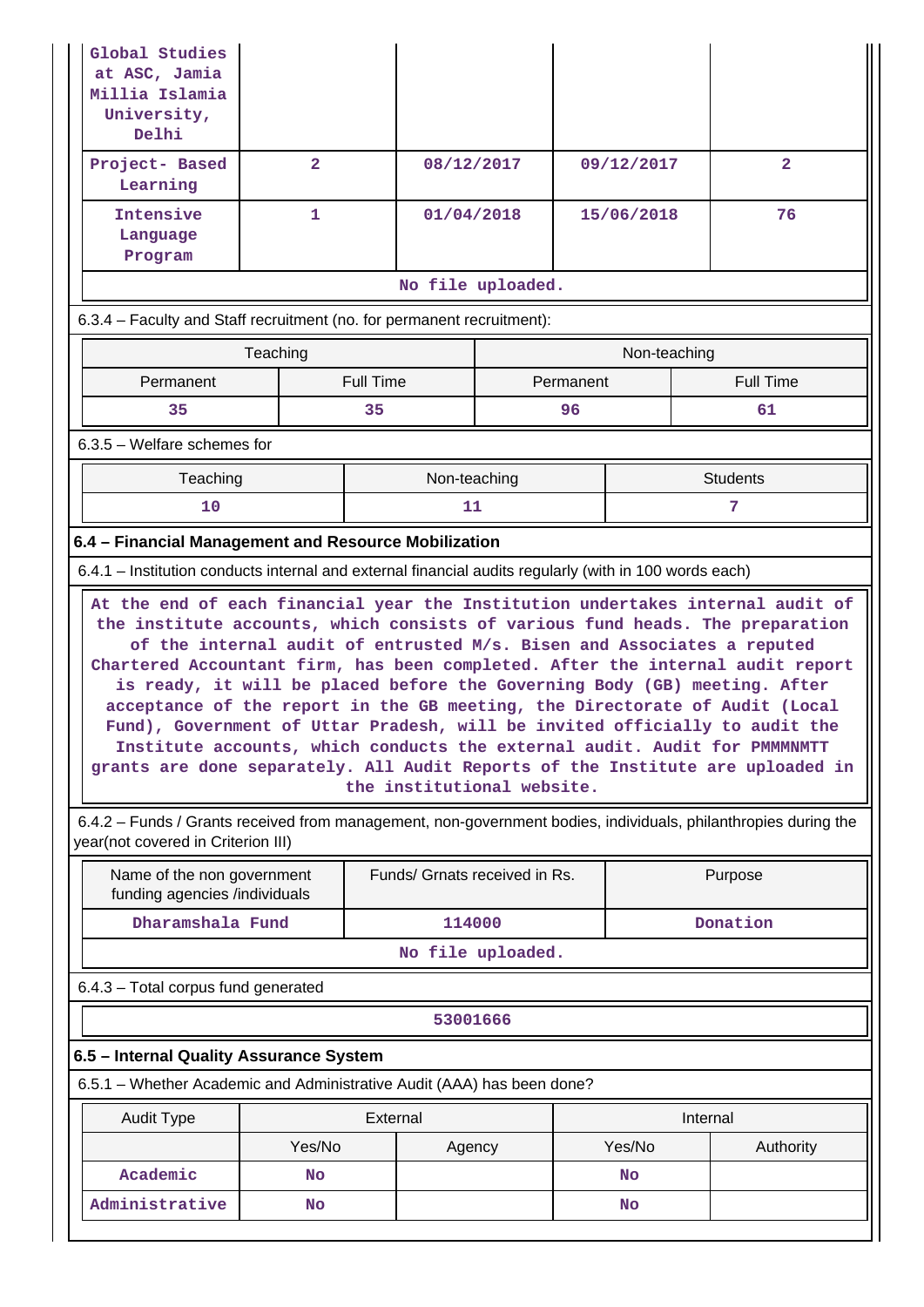6.5.2 – What efforts are made by the University to promote autonomy in the affiliated/constituent colleges? (if applicable)

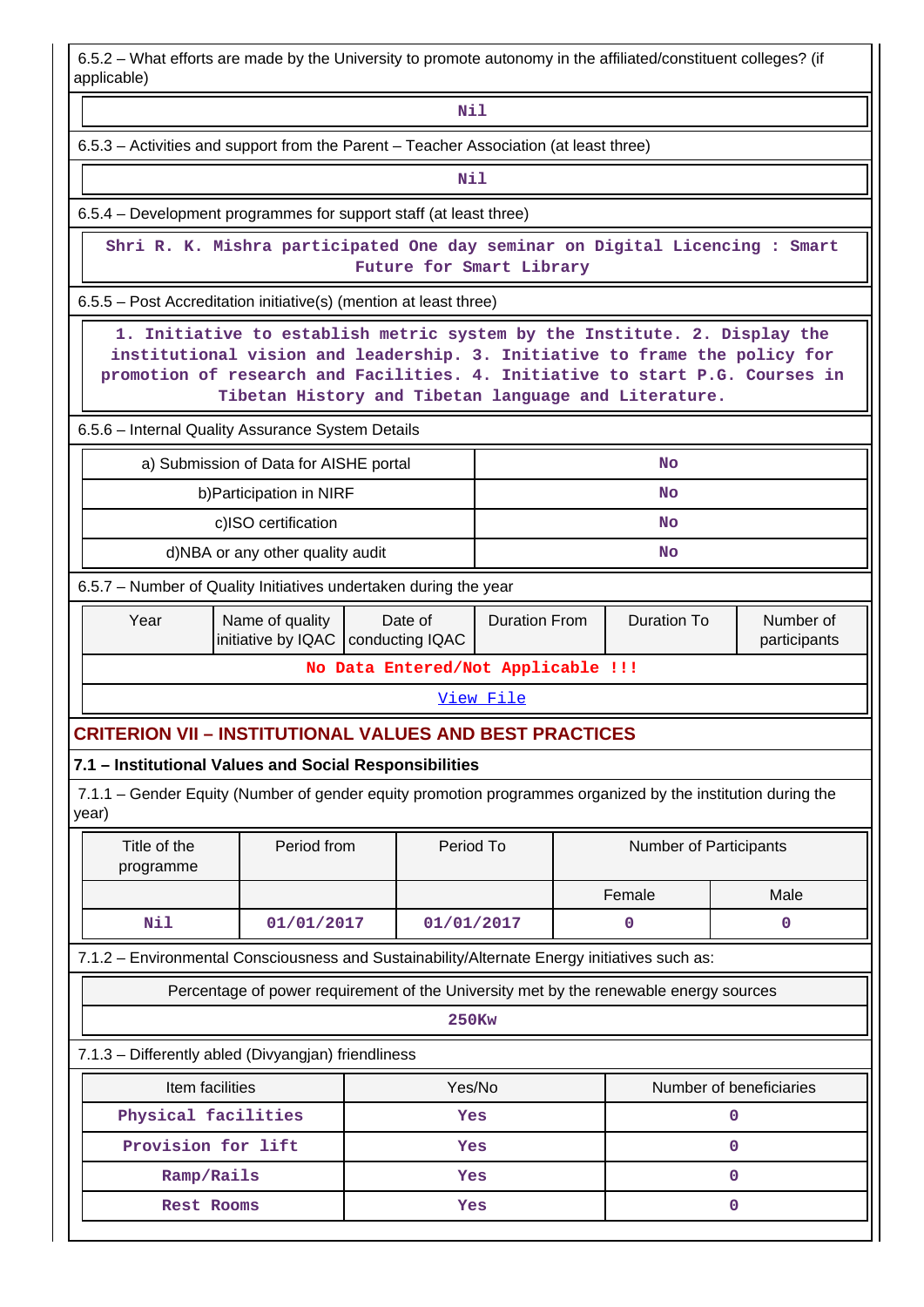| 7.1.4 - Inclusion and Situatedness                                                                                                                                                                                                            |                                                                                             |                                                                                                   |                                                                                                   |                        |                       |                            |                                                     |  |  |
|-----------------------------------------------------------------------------------------------------------------------------------------------------------------------------------------------------------------------------------------------|---------------------------------------------------------------------------------------------|---------------------------------------------------------------------------------------------------|---------------------------------------------------------------------------------------------------|------------------------|-----------------------|----------------------------|-----------------------------------------------------|--|--|
| Year                                                                                                                                                                                                                                          | Number of<br>initiatives to<br>address<br>locational<br>advantages<br>and disadva<br>ntages | Number of<br>initiatives<br>taken to<br>engage with<br>and<br>contribute to<br>local<br>community | Date                                                                                              | Duration               | Name of<br>initiative | <b>Issues</b><br>addressed | Number of<br>participating<br>students<br>and staff |  |  |
|                                                                                                                                                                                                                                               |                                                                                             |                                                                                                   | No Data Entered/Not Applicable !!!                                                                |                        |                       |                            |                                                     |  |  |
|                                                                                                                                                                                                                                               |                                                                                             |                                                                                                   |                                                                                                   | View File              |                       |                            |                                                     |  |  |
|                                                                                                                                                                                                                                               |                                                                                             |                                                                                                   | 7.1.5 - Human Values and Professional Ethics Code of conduct (handbooks) for various stakeholders |                        |                       |                            |                                                     |  |  |
|                                                                                                                                                                                                                                               | <b>Title</b>                                                                                |                                                                                                   |                                                                                                   | Date of publication    |                       | Follow up(max 100 words)   |                                                     |  |  |
|                                                                                                                                                                                                                                               | Nil                                                                                         |                                                                                                   |                                                                                                   | 01/01/2017             |                       | Nil                        |                                                     |  |  |
|                                                                                                                                                                                                                                               |                                                                                             |                                                                                                   | 7.1.6 - Activities conducted for promotion of universal Values and Ethics                         |                        |                       |                            |                                                     |  |  |
|                                                                                                                                                                                                                                               | Activity                                                                                    |                                                                                                   | <b>Duration From</b>                                                                              |                        | <b>Duration To</b>    |                            | Number of participants                              |  |  |
|                                                                                                                                                                                                                                               | Sadbhavana Divas                                                                            |                                                                                                   | 18/08/2017                                                                                        |                        | 18/08/2017            |                            | 50                                                  |  |  |
| Yoga Day                                                                                                                                                                                                                                      |                                                                                             | 21/06/2018                                                                                        |                                                                                                   |                        | 21/06/2018            |                            | 111                                                 |  |  |
|                                                                                                                                                                                                                                               | Workshops During<br>Hindi Rajbhasha<br>Week                                                 |                                                                                                   | 18/09/2017                                                                                        |                        | 23/09/2017            |                            | 25                                                  |  |  |
|                                                                                                                                                                                                                                               | No file uploaded.                                                                           |                                                                                                   |                                                                                                   |                        |                       |                            |                                                     |  |  |
|                                                                                                                                                                                                                                               |                                                                                             |                                                                                                   | 7.1.7 – Initiatives taken by the institution to make the campus eco-friendly (at least five)      |                        |                       |                            |                                                     |  |  |
|                                                                                                                                                                                                                                               |                                                                                             |                                                                                                   |                                                                                                   | Sewage Treatment Plant |                       |                            |                                                     |  |  |
|                                                                                                                                                                                                                                               | Plastic Free Campus                                                                         |                                                                                                   |                                                                                                   |                        |                       |                            |                                                     |  |  |
|                                                                                                                                                                                                                                               | Tree Plantation Drive                                                                       |                                                                                                   |                                                                                                   |                        |                       |                            |                                                     |  |  |
| Cleanliness Drive                                                                                                                                                                                                                             |                                                                                             |                                                                                                   |                                                                                                   |                        |                       |                            |                                                     |  |  |
| Swachhata Pakhwada Oath                                                                                                                                                                                                                       |                                                                                             |                                                                                                   |                                                                                                   |                        |                       |                            |                                                     |  |  |
| 7.2 - Best Practices                                                                                                                                                                                                                          |                                                                                             |                                                                                                   |                                                                                                   |                        |                       |                            |                                                     |  |  |
| 7.2.1 – Describe at least two institutional best practices                                                                                                                                                                                    |                                                                                             |                                                                                                   |                                                                                                   |                        |                       |                            |                                                     |  |  |
| Best Practice - I - Sowa-Rigpa at CIHTS Objectives . To preserve the rich<br>traditional knowledge and training of Sowa-Rigpa flourished through millennia.<br>. To disseminate best standards maintaining tradition intact and supplementing |                                                                                             |                                                                                                   |                                                                                                   |                        |                       |                            |                                                     |  |  |

**through modern pedagogy. • To provide practical knowledge in handling patients medicine processing under experienced practitioners, further, exposing to best practices of other system of medicine. • To offer accessible and case-based treatment modalities through Sowa-Rigpa that the disease is rooted out from the source. • To shape students into a rationale human being in handling any medical situation with the available resources. • To bring altruism and compassion into healthcare as a novel strategy in healing with human touch. The Context Sowa-Rigpa, being an important part of Tibetan studies, CIHTS established the Department in 1993. After obtaining recognition of Sowa-Rigpa from the Govt of India in 2011, with the initiatives of CIHTS, the entire system came under the Ministry of AYUSH. From 2017 guidelines of CCIM are followed strictly with regards to number of intake of students, number of teachers and other facilities. To mould the millennia old tradition into a new system is a transition period. Therefore, CIHTS is very cautious to maintain**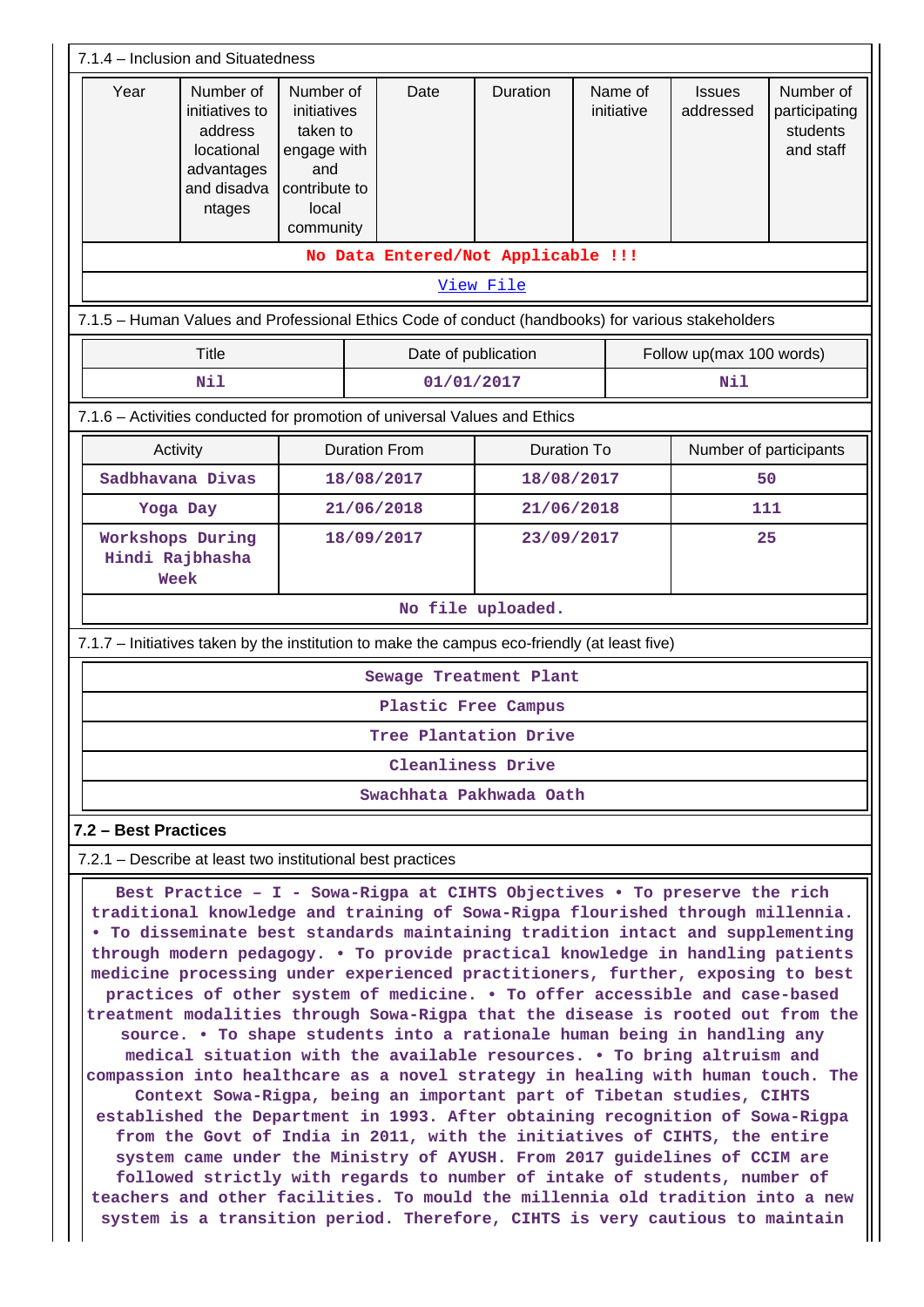**the rich knowledge system and practices while adopting the modern mechanism in a new framework. In the Sowa-Rigpa tradition, cultivation of compassion, altruism is regarded significant for better deliverance of service to patients without which the treatment would not be effective. Similarly, there are various trainings and practices like empowering the drugs, which is discussed among the modern medical scientists. Balancing modernity with tradition is important. The Practice As a traditional system, the initial learning takes place from adaptive learning through memorization of classical texts such as rGyud bZhi (Four Treatise) familiarizing with the glossary, nomenclature, concept- mapping by which self-reflection in and on one's action takes place regularly. Classics are highly sophisticated, systematically presented and easy to comprehend for learners eventually helping in clinical practice. In the next level, commentaries as references gives clear meaning into the world of health and wellness. By incorporating site survey, visitation, plant cultivation and preparing medicines, students are introduced to learn from patient, staffs and their environment. Training and experience gaining from doctors and clinical team also help them to learn systematically. Weekly class presentation extends**

**ones' understanding and competencies of how to learn individually and in groups. Adopting research culture is considered one of the primary objects and thus students are given boost in written assignments and practicum to analyze unexplored formulations in small scale with their clinical aspects. Encouraging and initiating open discussion and project supported by administrative staffs and collaborating with the students of other disciplines have been constructive in their skill development. Sowa-Rigpa education has traditionally flourished initially through monastic institution and family lineage and patient receives best care from them. With the concept of teaching hospital from the modern paradigm and the recent establishment of 10-bed hospital with the 4 OPD Units and separate labs for pharmacy, pathology, anatomy and physiology are new to**

**the traditional practitioners. These are pivotal in gaining clinical experiences with patients and documenting detailed health condition. Sowa-Rigpa**

**field learning culture includes identification of crude medicines macroscopically and their processing into a safe medicine. Exploring into the natural habitat is given priority as the best standard practice for collection and harvesting. GPS based plant collection are new avenues in standardizing traditional medicine and efforts are made to introduce these into regular teaching-learning process. CME, conferences and faculty orientation program are encouraged to develop the knowledge of faculties which boost their teaching techniques and instilling best updated information to their students and its' application in their medical practice. Evidence of Success • OPD consultation number is more than 80-per day and more than 2000 patients from local community per year receiving various therapies without any advertisement. Quality of life**

**for chronic patients has been relieved through Sowa-Rigpa Medication and therapies. • 70 of our graduates are still in their Sowa-Rigpa practice among which 23 are working in the campus, 30 have migrated abroad who are working in different healthcare sector. • Increase in the applications for UG program is an indication of its standard. • Pilot studies on management of Gastritis,**

**Diabetes and hypertension have been very constructive in understanding and validating the efficacy of Sowa-Rigpa medicine. • Classical text translation from Sanskrit to Tibetan have been robust and welcoming by wider practitioners of Sow-Rigpa. • First of its kind an antiviral study of Tibetan Medicines in USA has been very prolific in terms of its efficacy with no toxicity study on**

**various Viral replicons. Best Practice – II- Research Work in CIHTS: A Milestone in Buddhology Tibetology Objectives An enormous amount of Ancient Indian literature of Buddhism and other various disciplines were translated into Tibetan from Sanskrit. But unfortunately, most of the original Sanskrit texts lost in course of time. This great treasure of knowledge mandates rigorous research endeavors to restore them into Sanskrit from Tibetan versions and make them available into other languages like Hindi and English.**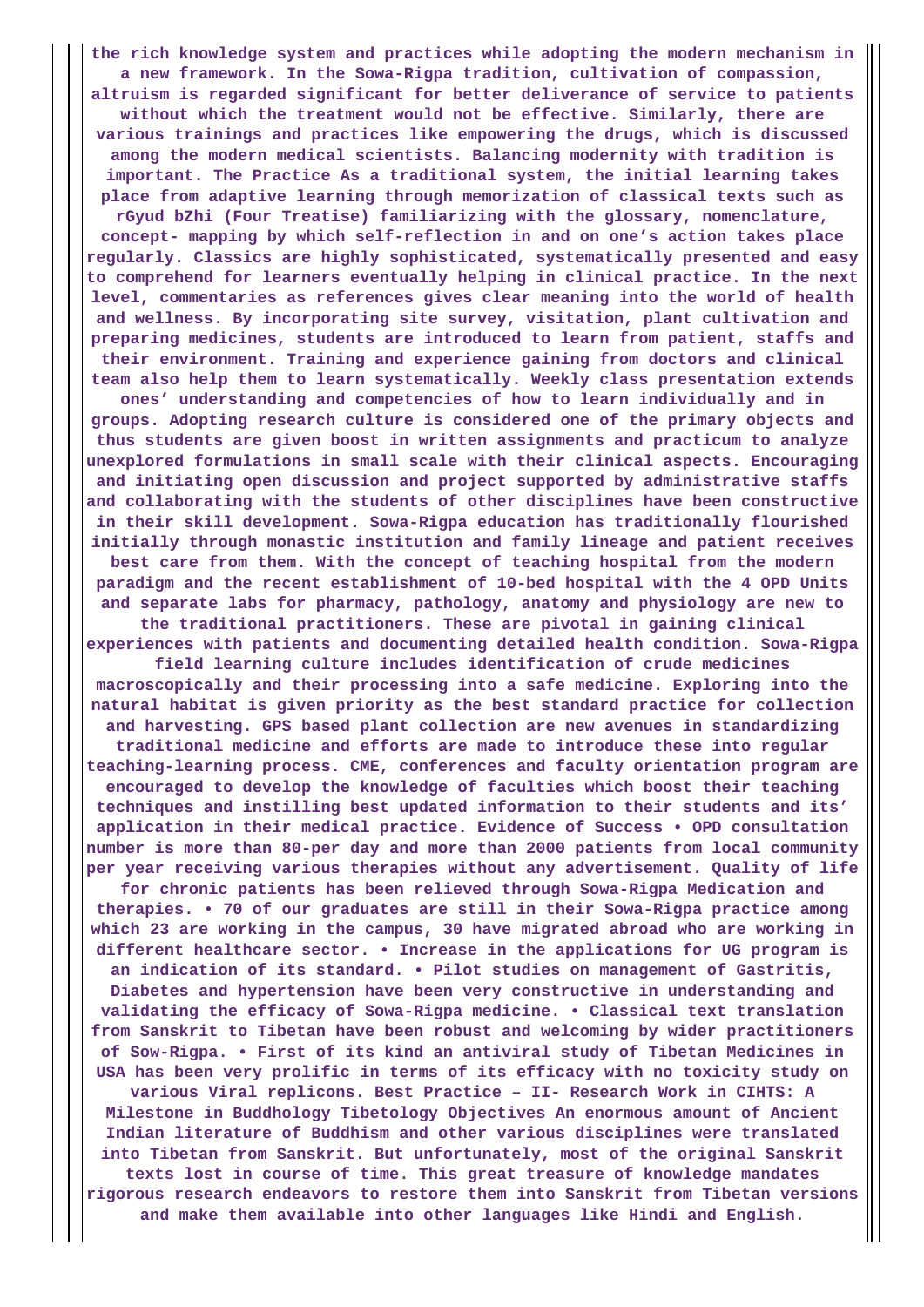**Unpublished MSSs, another treasure, is to be brought out with thorough research. Creation of dictionaries of general and technical natures are part of the exercise. The research works in CIHTS is carried out as envisaged in the objectives of the University which makes a deep impact on revival of ancient Nalanda tradition and on modern system of knowledge and society. The Context The great tradition of the knowledge and wisdom of ancient Nalanda, Vikramshila and Tkshashila went to Tibet with huge amount of literatures translated along with the teaching transmission and practices. This legacy is one of the world's greatest treasure but preserved only in Tibetan as most of the original Sanskrit texts lost in course of time, particularly during the Chinese invasion. Hence, it was envisioned to restore the lost treatises of Buddhist philosophy, epistemology, logic, metaphysics, psychology, science of mind, medicine, arts and many others into Sanskrit from Tibetan sources and translate them into modern languages for general people. This also includes researches on unpublished rare MSSs which are critically edited and creation of lexicons of various nature. This knowledge system is still extremely relevant today as it reveals the realities of mind and matter comprehensively at a very high level. The legacy of Nalanda is very significant for India and for the rest of world as it has the potentials to benefit the entire humanity. The Practice The University undertakes research works with high level of scholarship in Indology, Buddhology, Tibetology, Sanskrit and various other languages with expertise in ancient Indian scripts in the case of research on MMSs applying modern research methodology. The practices of the five research departments: Restoration Department This department Restores the important lost works of the great ancient Indian masters like Nagarjuna, Aryadeva etc. of Nalanda and others. The restoration work is a tedious work which needs expertise in at least two languages, command on the subject and scripts. It is done with meticulous efforts to regain the originality of the text of the author with thorough research on his other works, in terms of vocabulary, style etc. So far around 90 works have been restored. This is the only place in the world, where such works are done. Translation Department The Translation Department is also an important constituent of the Research Departments which engages itself in the translation of works of canonical texts of both ancient Indian and Tibetan masters thus making them available to wide range of readers from scholars to students and from practitioners to public. The translation and the restoration works are accomplished with thorough study and research on the text, content, author and related materials providing a complete information. Rare Buddhist Texts Research Department (RBTRD) A major portion of the ancient Buddhist texts in Sanskrit had been lost in India but some portion of this lost treasure still exist in Nepal and Tibet. The Rare Buddhist Texts Research Department conducts research on the hitherto unpublished Buddhist Tantric manuscripts written in various scripts and prepares critical editions of the Sanskrit texts along with their Tibetan translations with a thorough study and research. Dictionary Department When Mahayana Buddhism and Tibetan studies, began to gain popularity around the world, there was no comprehensive dictionary of Tibetan to Sanskrit. Hence CIHTS along its project of restoration of the lost Sanskrit treatises, launched the project of comprehensive dictionary of Tibetan to Sanskrit which took more than a decade to complete. Finally, sixteen hefty volumes come out in 2005. Many technical dictionaries are being compiled and are about to be published. Center for Tibetan Literature Tibet has a huge corpus or literature covering a wide range of areas. The Center established in 2009 is the first of its kind devoted to studies and researches exclusively on Tibetan literature. Its first priority is to write a comprehensive history of Tibetan literature. The draft in four bulky volumes are brought before the scholars for comments.**

**It has been producing other important literary works.**

 Upload details of two best practices successfully implemented by the institution as per NAAC format in your institution website, provide the link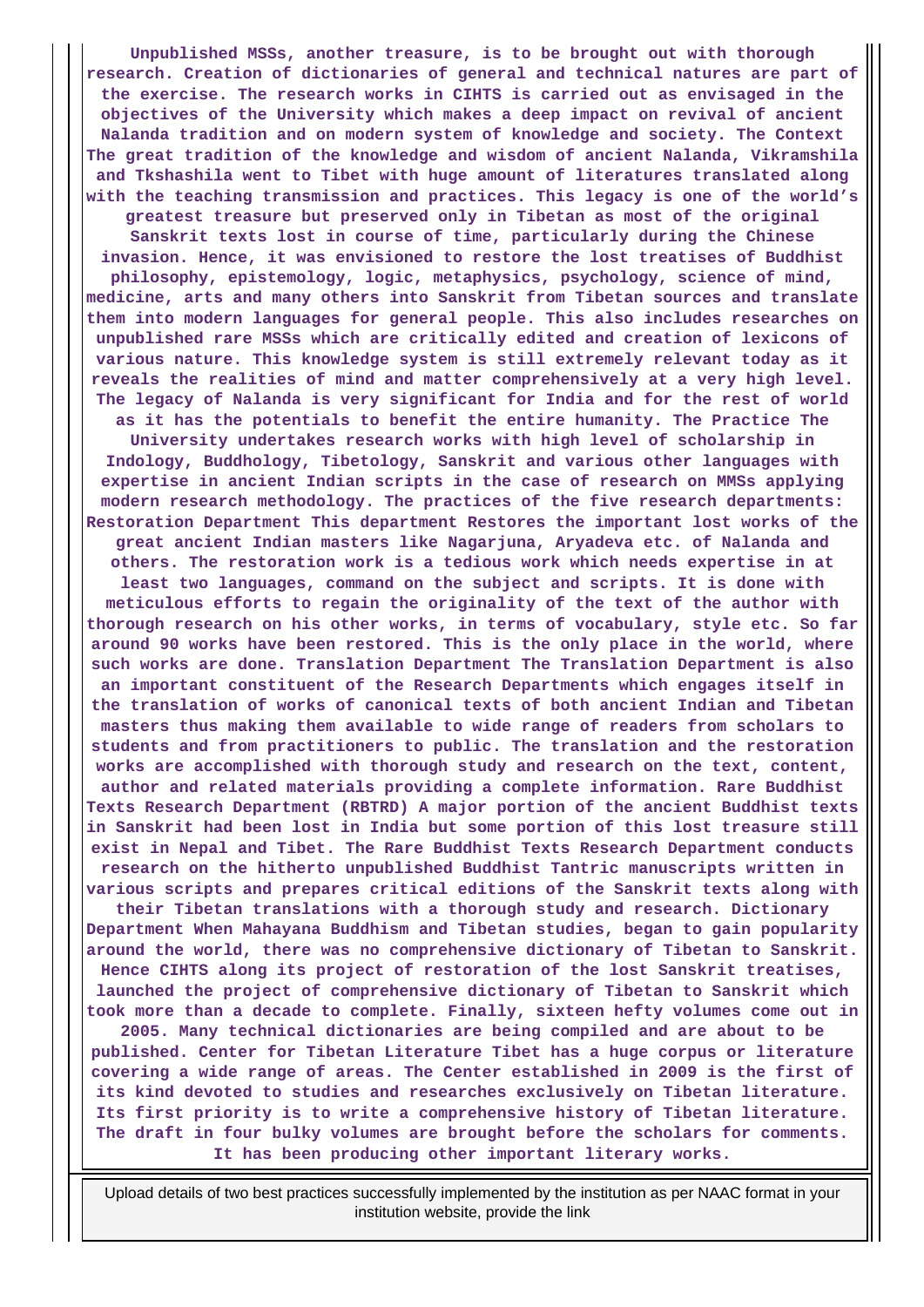#### **7.3 – Institutional Distinctiveness**

 7.3.1 – Provide the details of the performance of the institution in one area distinctive to its vision, priority and thrust in not more than 500 words

 **Buddhism and Tibetan Studies: The Legacy of Ancient Nalanda Tradition Nalanda Tradition reaches Tibet in entirety: The transmission of Buddhism from India to Tibet in 7th Century AD took place in an unprecedented manner that a huge literature, over five thousand treatises were translated along with transmission of knowledge and spiritual system from Nalanda, Vikramshila, Takshashila and others, the capital of knowledge in ancient India. The entire legacy was not only preserved, nurtured but advanced further in Tibet. Nalanda Tradition Back to India: After the Chinese occupation of Tibet in 1959, His Holiness the Dalai Lama, followed by many masters and thousands of Tibetans sought refuge in India in 1959. Right away, His Holiness re-established major traditional monastic Institutions in India so that the study and practice of Tibetan Buddhism and allied studies could go unimpeded. These monastic Institutions, where erudite Tibetan masters taught, became a source of attraction for scholars and students from around the world. Central Institute of Higher Tibetan Studies was established as a result of discussion between His Holiness the Dalai Lama and Pandit Jawaharlal Nehru with specific objectives to preserve the Tibetan knowledge system and culture, to restore the lost Sanskrit treatises from Tibetan sources and to provide educational opportunity to Tibetan and Himalaya students who lost the opportunity to go to Tibet for higher education and conduct researches on traditional subjects. Incorporation of the Nalanda Tradition into the Teaching Faculties is based on the objectives of preservation of Tibetan knowledge system. Accordingly, the academic programs of teaching and research at CIHTS are designed. CIHTS has not only incorporated modern subjects and languages but also has programs and projects incorporating other Indian philosophical schools of thought, Western philosophy and modern sciences. The five Teaching Faculties of CIHTS were established primarily based on the classical treatises of the masters of Nalanda, Vikramshila and others. The Departments of Mool Shastra and the Sampradhyayas Shastra focus on the treatises of Indian masters and Tibetan masters of different traditions covering a wide range of areas: philosophy, metaphysics, epistemology, logic, psychology, cognitive science, mind training and spiritual system, which itself is a huge domain. The Departments of Tibetan Fine Arts, Tibetan Jyotish and Tibetan medicine have substantial contents on ethics and Departments of social sciences, ancient and modern Languages also cover topics like universal responsibility, non-violence and altruism. The Teacher's education syllabus has incorporated contents on compassion, logic, epistemology, and regulation of emotions which are highly appreciated by the NCTE for making the course transformative for the first time in India. The Sowa-Rigpa Department with its rich unique tradition has units of teaching, hospital, pharmacy and research. The Department attracts patients from neighboring states and even from foreign countries for the treatment.**

Provide the weblink of the institution

[https://www.cihts.ac.in/admin/upload/documents/Institutional%20Distinctiveness1](https://www.cihts.ac.in/admin/upload/documents/Institutional%20Distinctiveness1.pdf) [.pdf](https://www.cihts.ac.in/admin/upload/documents/Institutional%20Distinctiveness1.pdf)

#### **8.Future Plans of Actions for Next Academic Year**

 **The future plan action of the Institute consists following points. 1. Institute is devoted towards to strengthen the gender equity and environmental sustainability measures taken by the Institute. The go-green efforts of the Institute should be rightfully placed in the respective metrics. The facilities for the differently abled persons and initiatives taken to contribute to local**